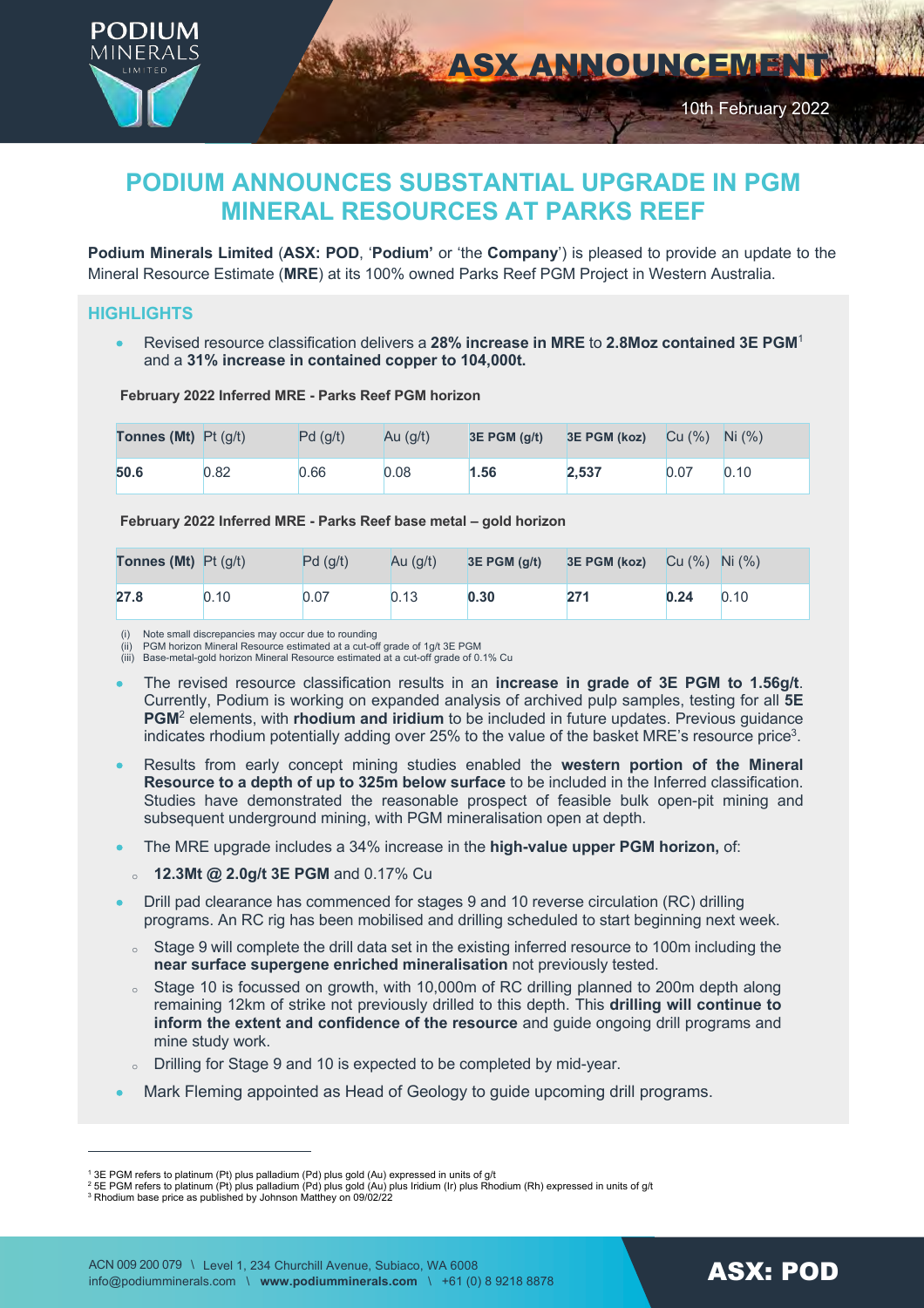*Podium's CEO - Sam Rodda, commented, "This is an exciting result for Podium and our Parks Reef Project, reinforcing the strengths of our new management team who have performed well together with contract partners to deliver a 28% increase in 3E PGM ounces as Podium looks to significantly grow our resource at depth and along strike."*

*"As we continue to understand and grow our geological knowledge of the orebody, activities will be focused on increasing resources, infill drilling and study work, with further metallurgical testing to inform a scoping study. These actions underpin and are key to accelerating our strategy to prove and develop a high-value, long-life Australian PGM asset".*

# **PARKS REEF MINERAL RESOURCE ESTIMATE**

The revised MRE at Parks Reef has delivered a substantial **increase to 50.6Mt at 1.56g/t 3E PGM** at a cutoff grade of 1g/t 3E PGM for the platinum group metal horizon and an additional **27.8Mt at 0.24% copper and 0.30g/t 3E PGM** at a cut-off grade of 0.1% copper for the overlying base metal and gold horizon. This represents a 28% increase to **2.8Moz contained 3E PGM** and a **31% increase in contained copper to 104,000t4**.

The previously announced MRE for Parks Reef<sup>5</sup> included the full 15km strike length and was defined to a depth of 100m below surface based on a preliminary assessment of a potential open-pit mining operation.

Following recent preliminary mining studies, a 2.4km portion of the western part of the Mineral Resource where the existing drilling is at its deepest (intersecting the reef up to 225m below surface) has now been classified as Inferred to a depth of up to 325m below surface (100m down dip from the deepest reef intersection on each drill section). This resource update is based on the consideration of feasible bulk open-pit mining and subsequent underground mining options. Future drilling as part of stage 9 and 10, and ongoing mining study work will evaluate underground potential of the remaining strike length of the deposit.

**Refer Table 1 and Table 2** below for full details of the total MRE which have been classified as Inferred in accordance with the JORC Code.

| <b>Horizon</b>     |              | <b>Tonnes (Mt)</b> | Pt(g/t) | Pd(g/t) | Au $(g/t)$ | 3E PGM (g/t) | Cu (%) | Ni (%) |
|--------------------|--------------|--------------------|---------|---------|------------|--------------|--------|--------|
| <b>PGM - Upper</b> | Oxide        | 3.8                | 1.15    | 0.68    | 0.20       | 2.03         | 0.18   | 0.10   |
|                    | Fresh        | 8.5                | 1.06    | 0.72    | 0.21       | 1.98         | 0.17   | 0.10   |
|                    | Sub-total    | 12.3               | 1.08    | 0.71    | 0.21       | 2.00         | 0.17   | 0.10   |
| <b>PGM - Lower</b> | Oxide        | 11.0               | 0.78    | 0.65    | 0.05       | 1.48         | 0.05   | 0.08   |
|                    | Fresh        | 27.4               | 0.71    | 0.65    | 0.04       | 1.39         | 0.03   | 0.08   |
|                    | Sub-total    | 38.3               | 0.73    | 0.65    | 0.04       | 1.42         | 0.04   | 0.08   |
| <b>Combined</b>    | Oxide        | 14.8               | 0.87    | 0.66    | 0.09       | 1.62         | 0.09   | 0.09   |
| <b>PGM - Total</b> | Fresh        | 35.9               | 0.79    | 0.66    | 0.08       | 1.53         | 0.06   | 0.09   |
|                    | <b>Total</b> | 50.6               | 0.82    | 0.66    | 0.08       | 1.56         | 0.07   | 0.09   |

#### **Table 1 – February 2022 Inferred Mineral Resource Estimate for Parks Reef PGM Horizon**

*(i) Note small discrepancies may occur due to rounding*

ASX: POD

*(ii) Cut-off grade of 1g/t 3E PGM; 1 3E PGM refers to platinum (Pt) plus palladium (Pd) plus gold (Au) expressed in units of g/t*



<sup>4</sup> The MRE has been prepared by independent consultancy Trepanier Pty Ltd (Trepanier) and reported in accordance with the 2012 JORC Code. <sup>5</sup> Refer ASX announcement dated 23rd September 2021.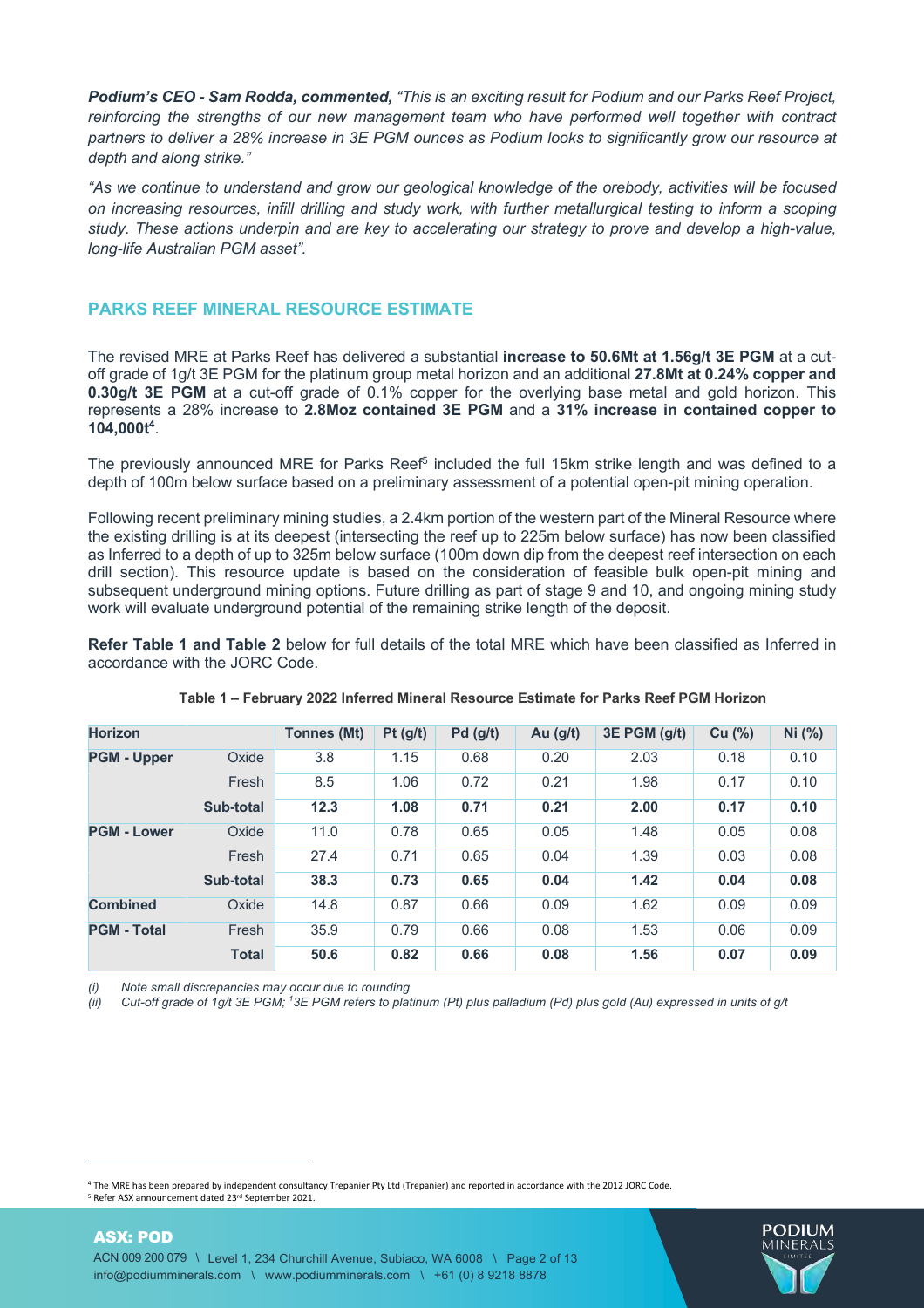| <b>Horizon</b>         |              | Tonnes (Mt) | Pt(g/t) | Pd(g/t) | Au $(g/t)$ | $3E$ PGM $(g/t)$ | Cu (%) | Ni (%) |
|------------------------|--------------|-------------|---------|---------|------------|------------------|--------|--------|
| <b>Base Metal - Au</b> | Oxide        | 8.1         | 0.10    | 0.09    | 0.09       | 0.28             | 0.24   | 0.10   |
|                        | Fresh        | 19.7        | 0.10    | 0.07    | 0.15       | 0.31             | 0.25   | 0.10   |
|                        | <b>Total</b> | 27.8        | 0.10    | 0.07    | 0.13       | 0.30             | 0.24   | 0.10   |

#### **Table 2 - February 2022 Inferred Mineral Resource Estimate for Parks Reef Base Metal - Gold Horizon**

*(i) Note small discrepancies may occur due to rounding*

*(ii) Cut-off grade of 0.1% Cu and excluding base-metal and gold mineralisation included within the Parks Reef PGM Horizon Mineral Resource*

A plan and long section of the Mineral Resources within the identified extents of Parks Reef and highlighting the completed drilling and resource envelopes is shown in Figure 1**.**



**Figure 1 - Plan and Long Section of the Mineral Resources in Parks Reef**

The PGM horizon is divided into upper and lower reef domains with the upper domain generally exhibiting elevated platinum grades plus gold and copper enrichment extending from the adjacent base metal - gold horizon. This PGM upper horizon provides a higher-grade polymetallic sub-layer. (See **Figure 5** in Summary of Mineral Resource Estimate and Reporting Criteria).

The base metal-gold horizon lies in the hanging wall immediately above the PGM horizon and extends up to the visually distinctive contact between the mafic and ultramafic lithologies.

Copper and gold enrichment in this horizon is characterised by visible disseminated sulphide minerals in the fresh mineralisation.

As it occurs stratigraphically above the PGM horizon, this base metal-gold horizon could be mined in either an open pit and/or underground operation targeting the PGM horizon, potentially generating important revenue.

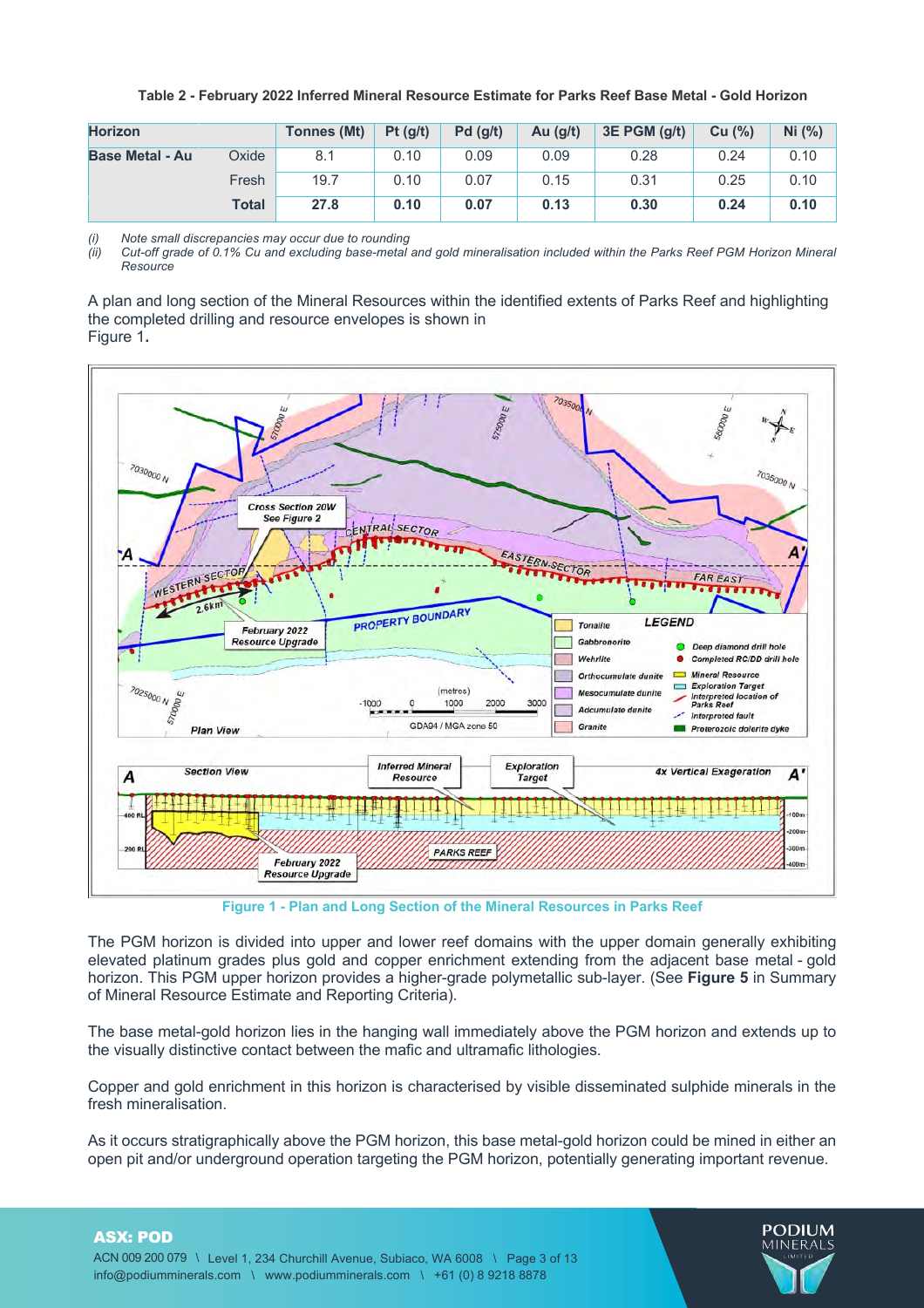A plan of the drilling completed to date targeting Parks Reef is shown in Error! Reference source not found. with an example section through the mineralisation within the new resource area shown in **Figure 2.**



**Figure 2 - Cross-section on drill line 20W6**

# **RHODIUM AND IRIDIUM**

While Podium has previously assayed selected holes for rhodium and iridium, there is currently insufficient drill data to include these platinum group elements into the Mineral Resources.

All drill holes tested have shown elevated concentrations of rhodium and iridium within the lower PGM horizon with the average grade typically 4 to 5% of the 3E PGM grades over the full PGM Horizon<sup>7</sup>.



<sup>&</sup>lt;sup>6</sup> Refer to ASX announcement 17 May 2018<br><sup>7</sup> Refer to ASX announcements dated 24 February 2020 and 29 September 2020.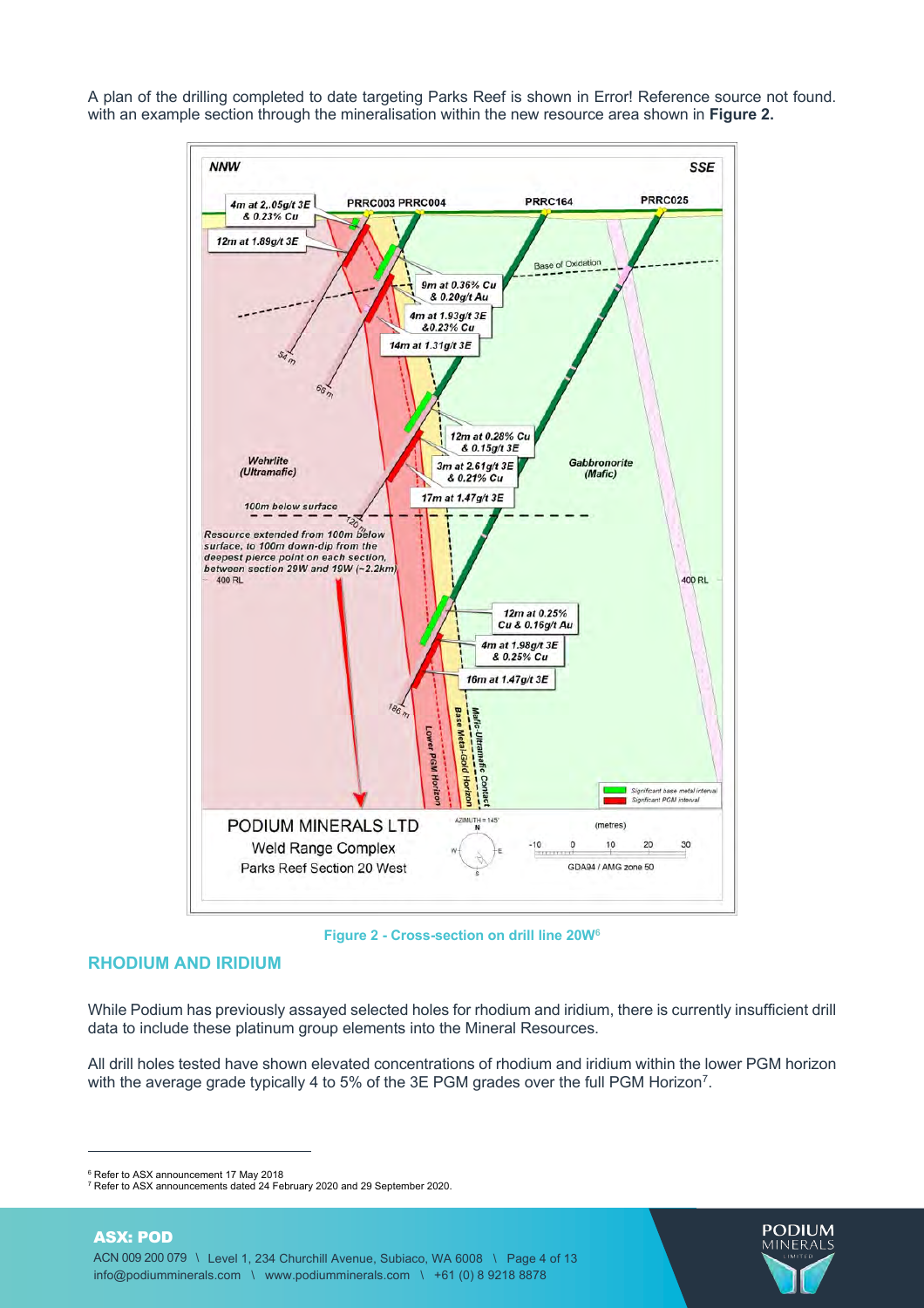Not dissimilar to South African PGM operations, where rhodium may only make up a small percentage of the metal composition, it has potential to be a significant revenue driver due to the high values, sitting around US\$16,925 per ounce and iridium at US\$3,900<sup>8</sup> per ounce.

Podium plans to routinely assay for rhodium and iridium for future resource extension drilling and in-fill drilling for indicated resources. Furthermore, the Company has initiated a programme to analyse all mineralised intervals from historic drilling analysed for the full PGM suite during the coming months. It is expected that this will allow rhodium and iridium to be included within the Parks Reef Mineral Resources.

# **PARKS REEF DRILLING AND EXPLORATION UPDATE**

# **Stage 8 Drill Program - EIS Deep Diamond Drilling**

The stage 8 deep diamond drilling program was performed in collaboration with the West Australian Government Exploration Incentive Scheme (**EIS**) co-funded diamond drilling program, with all three deep diamond drill holes proposed to test Parks Reef approximately 500m below surface completed at the end of January (**see Table 3**). The core of PRDD003 and PRDD004 has arrived in Perth with preliminary lithological logging completed. The third hole completed last week, was drilled to full depth and is still awaiting logging results. All three holes are being processed and cut for assay, with results expected in early Q2.

Holes PRDD003 and PRDD004, were drilled approximately 10km apart, **(see Figure 3).**

| Hole ID | E GDA94 | GDA94<br>v | <b>RL</b> | Dip | Azimuth | Depth | Section | <b>Status</b> |
|---------|---------|------------|-----------|-----|---------|-------|---------|---------------|
| PRDD003 | 570639  | 7027883    | 526       | -55 | 325     | 750.7 | 20 West | Completed     |
| PRDD004 | 579429  | 7031072    | 504       | -58 | 350     | 750.8 | 29 East | Completed     |
| PRDD005 | 577104  | 7030434    | 504       | -58 | 350     | 750.0 | 17 East | Completed     |

# **Table 3. Stage 8 Drilling Program status as at 09/02/2022**



**Figure 3. Schematic geology of the Parks Reef project, showing location of completed deep diamond drill holes.**

<sup>8</sup> Source: Johnson Matthey 8/02/2022

# ASX: POD ACN 009 200 079 \ Level 1, 234 Churchill Avenue, Subiaco, WA 6008 \ Page 5 of 13 info@podiumminerals.com \ www.podiumminerals.com \ +61 (0) 8 9218 8878

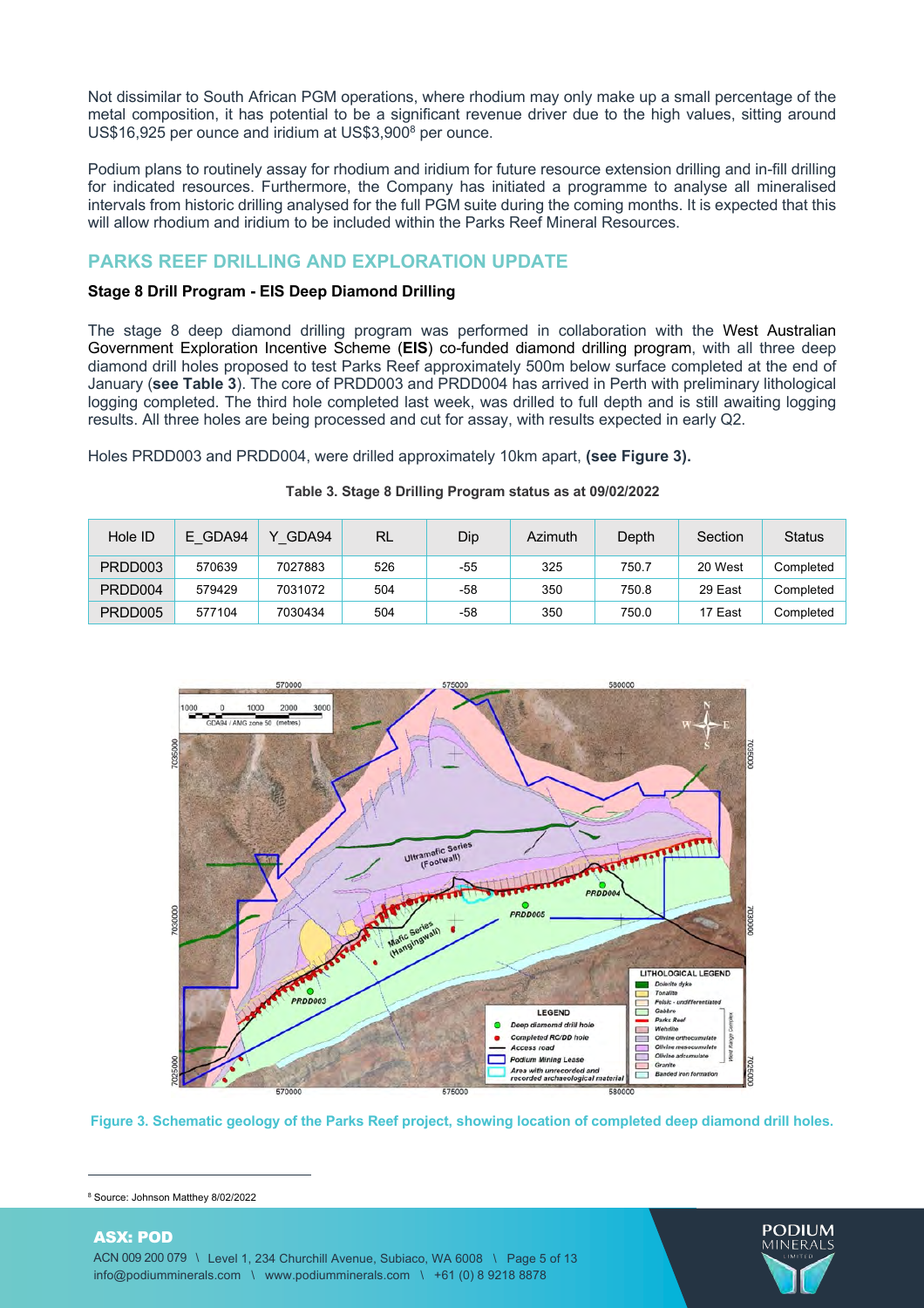#### **Stage 9 and Stage 10 Drill Program**

Core Drilling Services Pty Ltd is due to commence a 20,000m Reverse Circulation (RC) drilling program at Parks Reef next week. This will include **Stage 9 and 10** activities as well as continuation of drilling services as results from these stages inform the next drill programs.

Stage 9 consists of approximately 30 short holes to complete the drill data set in the existing inferred resource to 100m including the **near surface supergene enriched mineralisation** not previously tested. This includes drilling across an 800m section where a cultural heritage site occurs and is subject to a s18 clearance currently in progress.

The Stage 10 drill program is focussed on drilling approximately 50 holes on 200m spaced sections across the Central and Eastern Sectors of the orebody, testing the reef at approximately 170m vertically to further build confidence along the full strike length of the orebody, including the 12km not previously drilled at depth.

With the latest MRE inferring a materially significant resource at Parks Reef. Podium plans to continue to advance its growth strategy undertaking clear work programmes to define a credible development pathway.

**Future drilling** at Parks Reef in 2022, will continue to focus on growing the resource at depth as well as infill drilling to support a scoping study. This drilling will include technical drilling for metallurgical testing and mining inputs. In line with these growth plans, Podium has recently appointed Mark Fleming as Head of Geology to manage the ongoing exploration. A member of the Australian Institute of Mining and Metallurgy and Fellow of the Australian Institute of Geoscientists, Mark brings 30 years of experience in precious and base metals across Australia, Africa and Europe in project identification, exploration, resource development and operations.

#### **For further information, please contact:**

Sam Rodda *Chief Executive Officer* samr@podiumminerals.com

Skye Gilligan *Media & Investor Relations* skye@gilligangroup.com.au T: +61 416 854 264

ASX: POD ACN 009 200 079 \ Level 1, 234 Churchill Avenue, Subiaco, WA 6008 \ Page 6 of 13 info@podiumminerals.com \ www.podiumminerals.com \ +61 (0) 8 9218 8878

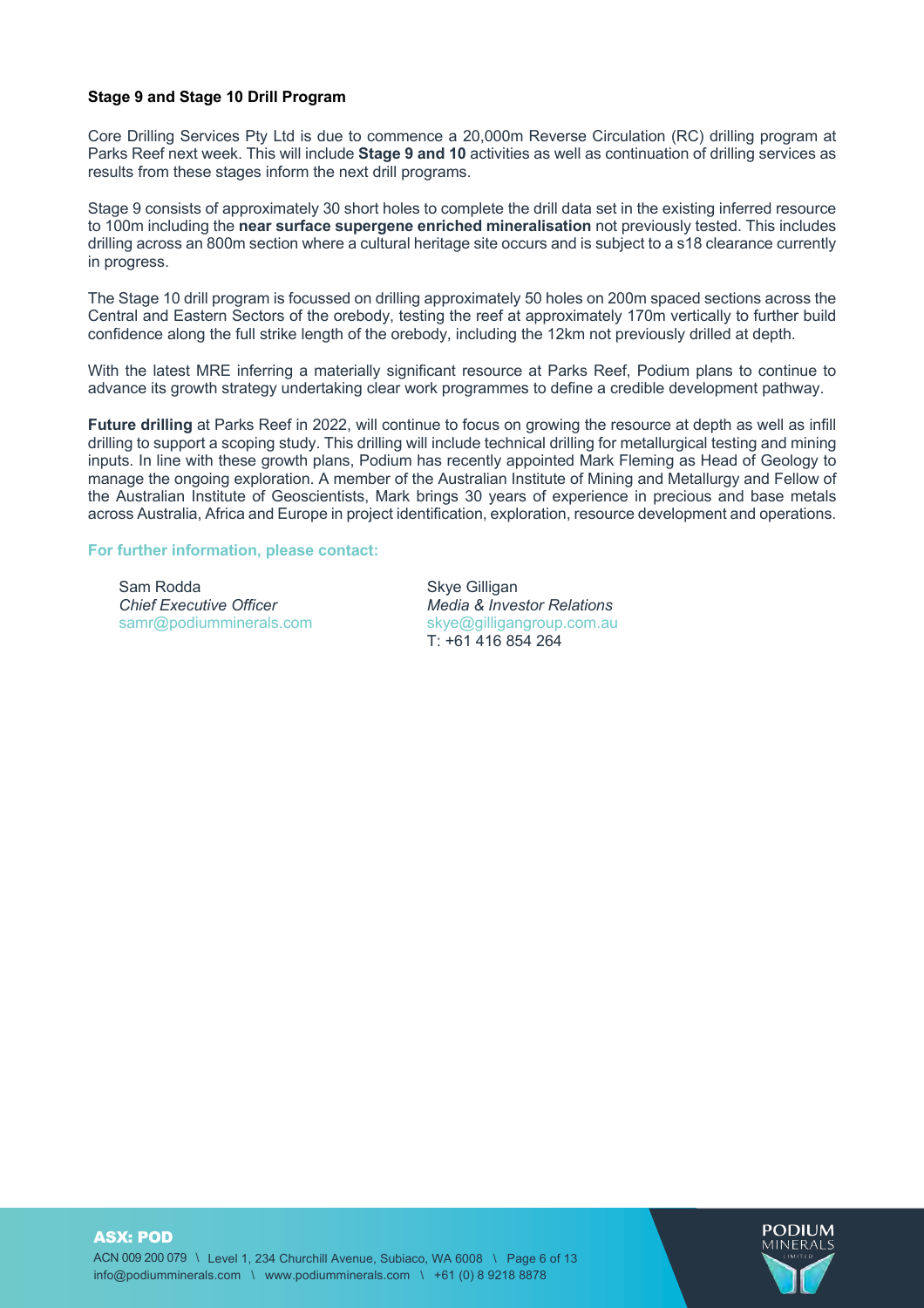# **About Podium Minerals Limited**

Podium Minerals Limited is an ASX listed exploration and resources development company focused on platinum group metals, gold and base metals.

The Company's 100% owned extensive Parks Reef PGM Project comprises a 15km strike of near surface PGM-Au-base metal mineralisation which is located within our mining leases in the Mid-West Region of Western Australia.

Podium is targeting high value metals with strong market fundamentals and growth prospects with a strategy to rapidly develop an alternative supply of PGMs to the world market.

#### **Competent Persons Statement**

The information in this announcement that relates to the Parks Reef Mineral Resource is based on and fairly represents information compiled by Mr Doug Cook (Exploration Manager for Podium Minerals Limited) and Mr Lauritz Barnes, (Consultant with Trepanier Pty Ltd).

Mr Cook and Mr Barnes are both members of the Australasian Institute of Mining and Metallurgy and Mr Barnes is also a member of the Australasian Institute of Geoscientists.

Both have sufficient experience of relevance to the styles of mineralisation and types of deposits under consideration, and to the activities undertaken to qualify as Competent Persons as defined in the 2012 Edition of the Joint Ore Reserves Committee (JORC) Australasian Code for Reporting of Exploration Results, Mineral Resources and Ore Reserves.

Specifically, Mr Cook is the Competent Person for the database (including all drilling information), the geological and mineralisation models plus completed the site visits. Mr Barnes is the Competent Person for the construction of the 3-D geology / mineralisation model plus the estimation. Mr Cook and Mr Barnes consent to the inclusion in this report of the matters based on their information in the form and context in which they appear.

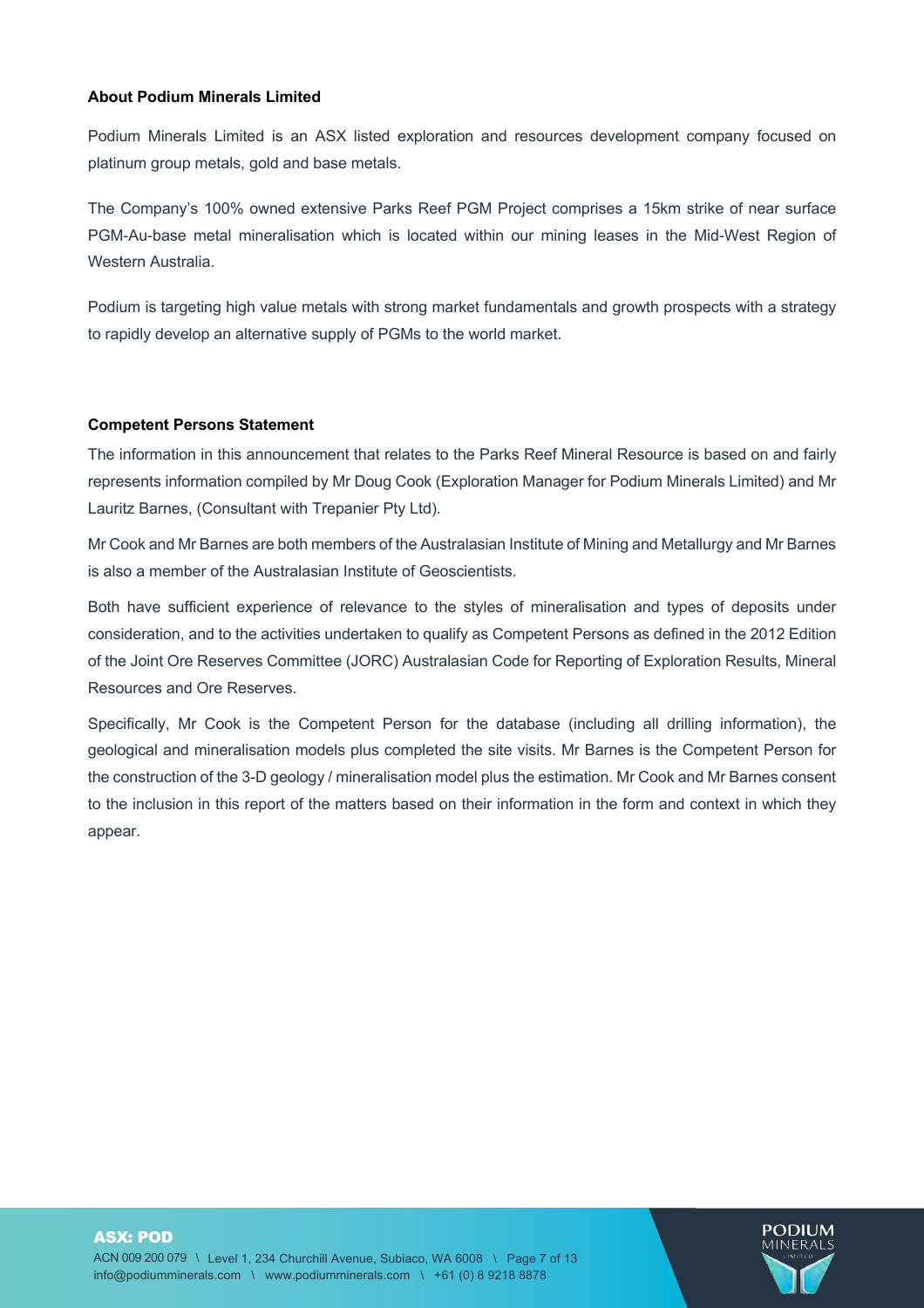# **SUMMARY OF RESOURCE ESTIMATE AND REPORTING CRITERIA**

As per ASX Listing Rule 5.8 and the 2012 JORC reporting guidelines, a summary of the material information used to estimate the Mineral Resource is detailed below (for more detail please refer to JORC Table 1, Sections 1 to 3 included below).

#### **Geology and Mineralisation**

The Gnanagooragoo (Weld Range) Igneous Complex is located to the immediate northwest of the steeply dipping Weld Range volcano-sedimentary succession and hosts the only known occurrence of PGM mineralisation in the northern Murchison Province.

The Weld Range Complex forms a discordant, steeply dipping lopolith up to 7km thick, confined by an overlying succession of jaspilite banded iron formation and dolerite sills of the Gabanintha Formation to the south.

The Weld Range Complex is divided into ultramafic and mafic to felsic end-members.

The basal ultramafic member comprises rhythmically layered, serpentinised peridotite composed of predominantly banded, high-magnesian, chromite-rich dunite with adcumulus texture likely derived from komatiitic magma in the mantle.

The introduction of clinopyroxene at the top of the dunite has produced a circa 500m thick wehrlite layer and the upper part of the wehrlite contains the semi-continuous, sometimes pegmatoidal, Parks Reef PGM mineralisation, situated several metres below the upper or southern contact with the upper mafic to felsic member.

In the vicinity of the Parks Reef PGM mineralisation, the magmatic stratigraphy comprises a sequence of olivine–pyroxene bearing cumulates terminating very abruptly at the ultramafic-mafic contact with the cessation of olivine crystallisation and the first appearance of cumulus plagioclase in a leucocratic gabbronorite.

The mafic-ultramafic contact in all defined portions of Parks Reef dips consistently at approximately 80° to the SSE. This boundary effectively defines the upper limit of the hangingwall base metal-Au zone of Parks Reef.

The interpretation of the base of oxidation and gabbronorite-wehrlite contact was based on the geological logging, with the contact clearly identified in the RC chips **(Figure 3).**



**Figure 3 - Gabbronorite-wehrlite contact in RC hole PRRC029**



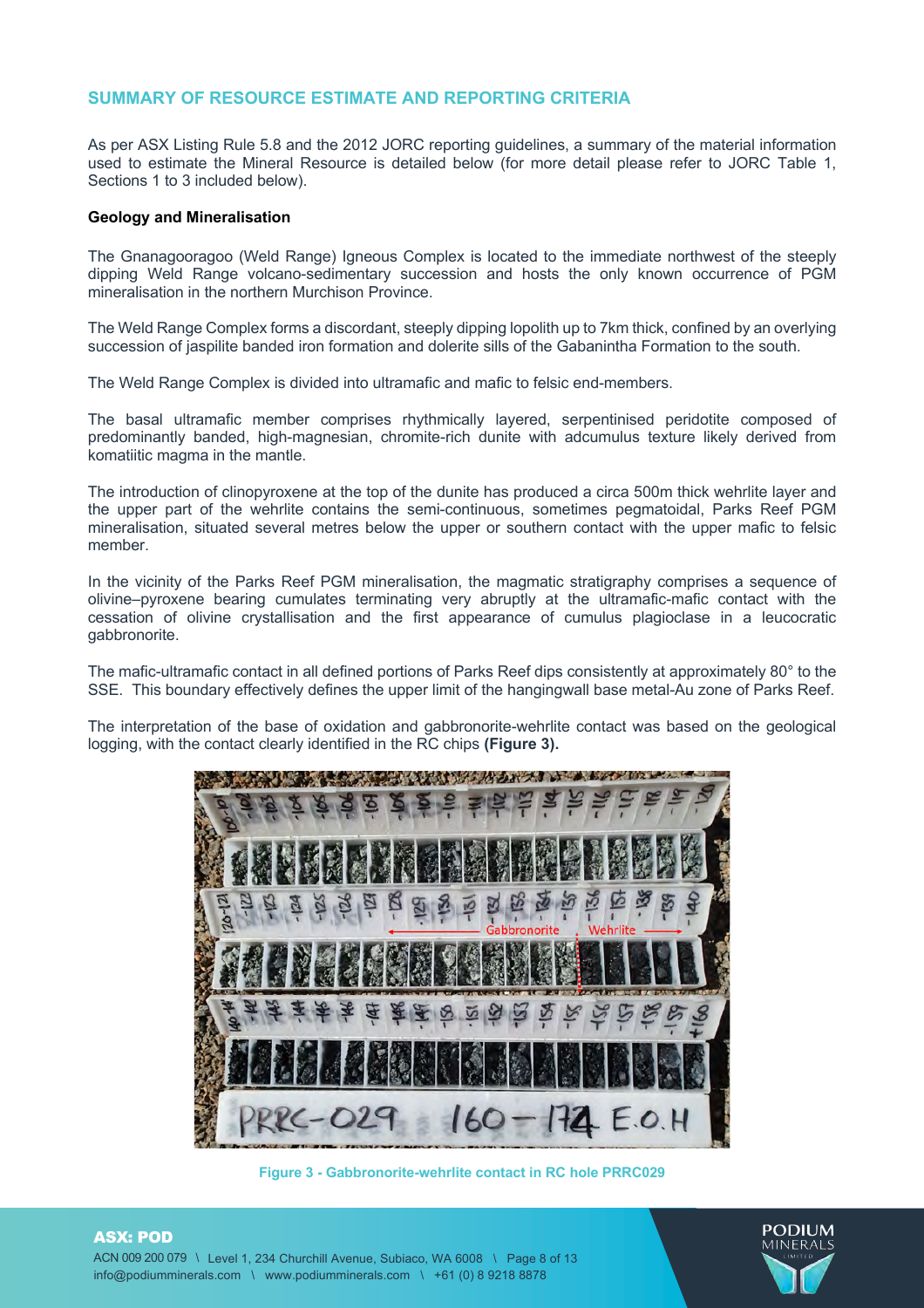For the PGM mineralisation the interpretation is primarily based on the assay data, using a combination of Pt, Pd, Cu and Au, along with the Pt:Pd ratio and the visually distinct mafic-ultramafic contact. The mineralisation has been interpreted as four main zones as follows:

| Zone                                                | <b>Comments</b>                                                                                                                                             |
|-----------------------------------------------------|-------------------------------------------------------------------------------------------------------------------------------------------------------------|
| Base metal - Au Horizon                             | upper contact is the werhlite-gabbronorite contact                                                                                                          |
| <b>PGM Upper Horizon</b><br>(high-grade PGM zone)   | upper contact based on nominal 1.0g/t 3E PGM threshold; lower contact based on<br>0.1% Cu, 0.1g/t Au and Pt: Pd ratio falling below 1                       |
| <b>PGM Lower Horizon</b><br>(medium-grade PGM zone) | A 3-14 m true thickness zone of intermediate PGM concentrations, typically above<br>1g/t 3E. Cu-Au grades are insignificant and Pt:Pd ratio is generally <1 |
| Footwall low-grade PGM zone                         | lower contact based on nominal 0.5g/t 3E threshold                                                                                                          |



# **Figure 4. Graph displaying typical base and precious metal profiles across Parks Reef.**

An oblique 3D diagram is shown in Figure 5 showing the full (15km) extent of the modelled mineralised reef and base metal zone, with offsetting faults and associated felsic (dacitic) intrusive dykes. It is noted that in the western and eastern sectors of Parks Reef, the mineralised reef horizons are less disrupted by postmineralisation felsic intrusives, than observed in the central sector.

ASX: POD ACN 009 200 079 \ Level 1, 234 Churchill Avenue, Subiaco, WA 6008 \ Page 9 of 13 info@podiumminerals.com \ www.podiumminerals.com \ +61 (0) 8 9218 8878

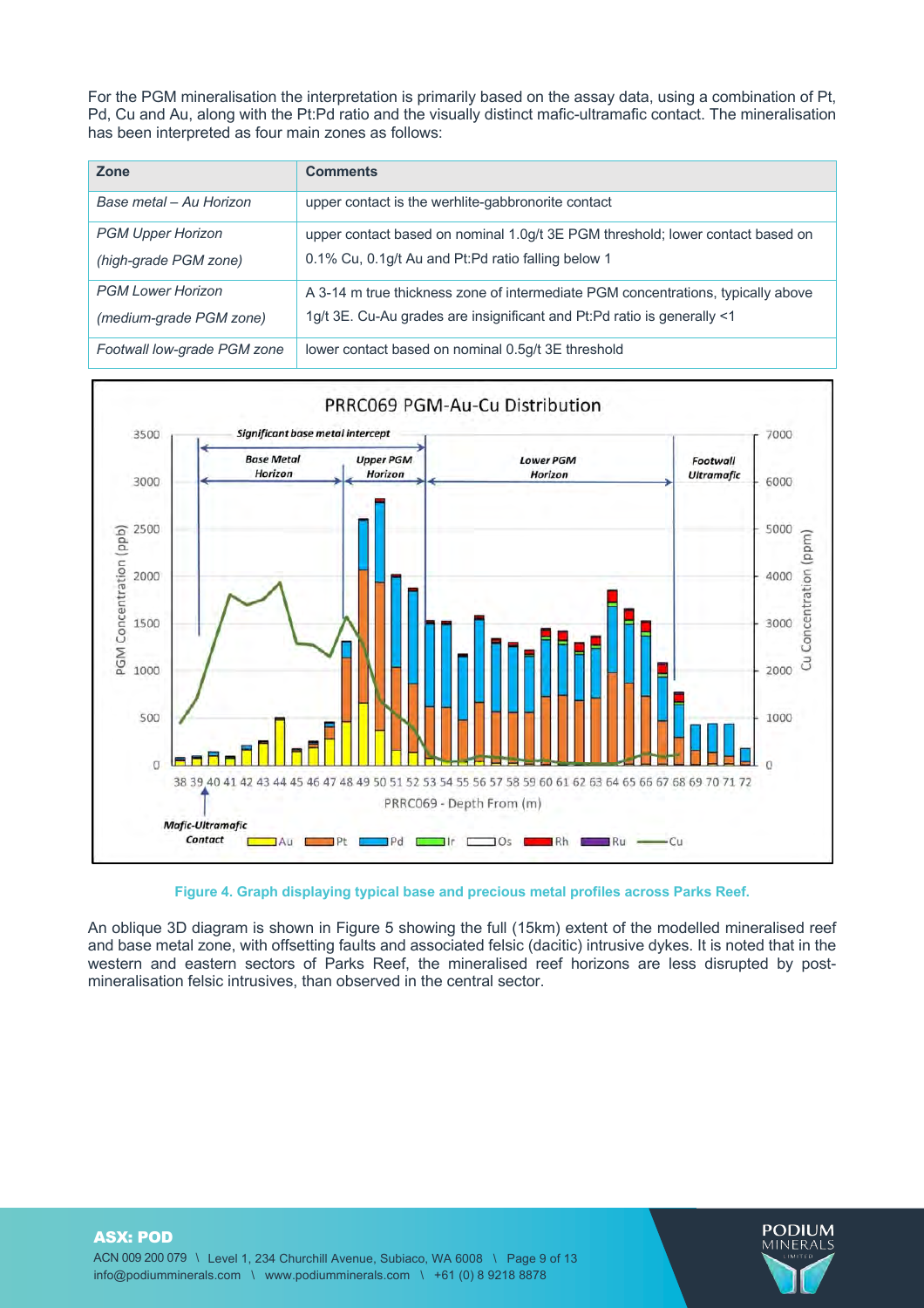

**Figure 5 - Oblique 3D diagram showing the Parks Reef mineralisation and geological interpretation.** 

#### **Drilling techniques and hole spacing**

The reef has been drilled based on a nominal 200m spacing along strike, with the drill sections orientated NW-SE. Drilling was conducted at -60 degrees towards the NW (bearing 325 in the western sector and 350 in the east).

A total of 224 reverse circulation (RC) and diamond core (DD) drill holes totalling 25,152m have been completed within the Parks Reef resource area as of February 2022.

Initial drilling at Parks Reef commenced in the 1990s by Sons of Gwalia (SoG) using rotary air blast (RAB) drilling, followed by RC and DD drilling which was largely concentrated around a limited number of drill lines in the central portion of the reef.

Drilling by Podium since 2018 has extended along strike and infilled between the historic RC and DD drilling.

Whilst the RAB drilling was used for exploration targeting and an aid to the geological interpretation, only RC and DD drilling was used for the resource estimate.

Three diamond drill holes have recently been drilled to 750m depth to test Parks Reef at greater than 500m from surface. All three holes are believed to have intersected the reef based on visual observations, however assays to confirm this are not anticipated before March.

The drilling is summarised below in **Table 4.**

ASX: POD

| Year         | Hole type | <b>Number of holes</b> | Total length (m) |
|--------------|-----------|------------------------|------------------|
| 1990 to 1997 | DD        | 21                     | 3404.6           |
|              | RC.       | 36                     | 3222.7           |
| 2018 to 2021 | DD.       | 2                      | 160.9            |
|              | RC.       | 165                    | 18364.0          |
| Total        |           | 224                    | 25152.2          |

#### **Table 4 - Parks Reef resource drilling summary**

ACN 009 200 079 \ Level 1, 234 Churchill Avenue, Subiaco, WA 6008 \ Page 10 of 13 info@podiumminerals.com \ www.podiumminerals.com \ +61 (0) 8 9218 8878

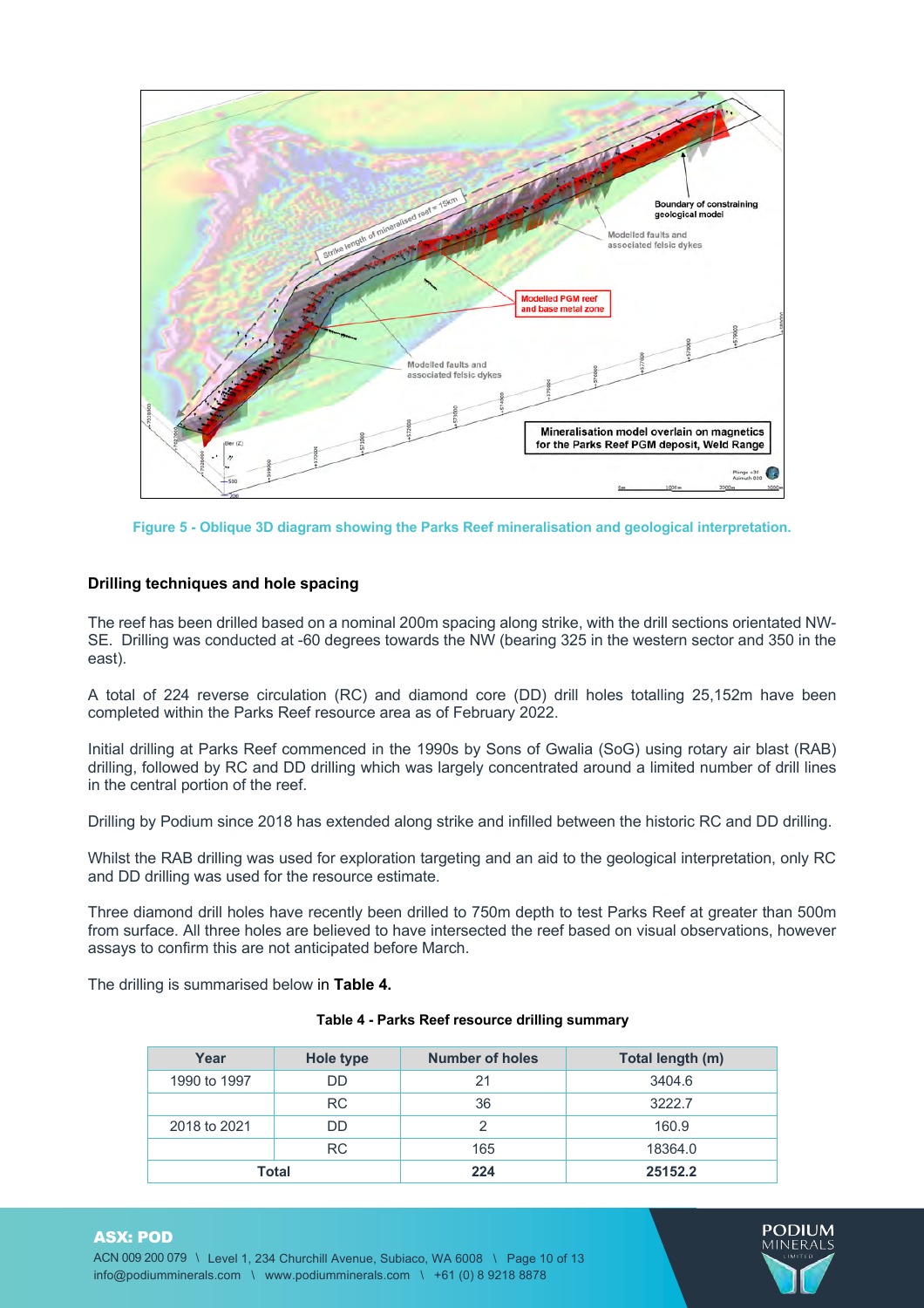# **Sampling and analysis methodology**

Samples from the 2021 RC drilling by Podium were collected using a static cone splitter mounted below the cyclone, with a butterfly valve used to dump the sample into the splitter.

Samples were collected for every metre of drilling. For deeper holes with extensive mafic hanging wall intersections, 4 to 6m composite samples were taken by spearing until the visually distinctive mafic-ultramafic contact was encountered. At this point, drilling would be paused while the sampling regime was adapted to collect 1m calico samples directly from the cone splitter.

Where 1m samples were collected, a nominal 2 to 4kg sample was collected for each metre in a numbered calico sample bag. The water table was commonly intersected at depths of 40 to 70m downhole.

Flow rates in the western sector were exceptionally low with localised high water flows in the central and eastern sectors, but mostly dry samples were collected. Cleaning of the cyclone was carried out by striking the body of the cyclone with a rubber hammer, which was employed frequently to minimise build-up in the cyclone. Prior to 1m sampling of Parks Reef, the splitter was thoroughly cleaned with high pressure air and water and thereafter on the completion of each 6m rod. Samples, both calico and bulk reject were weighed at the rig during the early drill programmes.

Diamond core drilling by Podium in 2018 was completed to twin RC holes in the western sector and to provide suitable samples for bulk density determination and detailed geological information. Diamond core from 2018 was half core sampled, with all core cutting and sampling conducted by Bureau Veritas. No DD drilling was completed by Podium in the eastern sector.

A directional survey using a gyroscopic instrument was completed on termination of each hole.

Samples for the 2021 drilling were forwarded to the Bureau Veritas laboratory in Perth for sample preparation and analysis. The Perth Bureau Veritas laboratory is NATA accredited for ISO17025. All samples collected by the company have been analysed by Bureau Veritas.

Sample preparation comprises drying at 105°C followed by pulverising to P80 75µm using a chrome steel bowl and puck style pulveriser (LM2 or LM5).

A sub-sample of approximately 100g was collected using a riffle splitter from the robotic pulveriser and placed in numbered sample packets.

The Pt, Pd and Au assays were determined by Bureau Veritas using lead collection fire assaying with a 40g charge, followed by determination of the Pt, Pd and Au content by ICP-MS (inductively coupled plasma – mass spectroscopy) with a detection limit of 1ppb. Selected samples have subsequently been analysed by nickel sulphide collection fire assay for Au, Pt, Pd, Rh, Ru, Os and Ir.

Base metal assays were conducted for the mineralised intervals using lithium borate fusion with x-ray florescence spectrometry for Ni, Cu, Co, Fe, S, As, Mg, Ca, Si, Al, Mn, Zn, Cr and Cl. The detection limits for Cu and Ni are 10ppm and 100ppm respectively.

#### **Quality assurance and quality control (QA-QC)**

All drilling by Podium has included certified blanks and field duplicates inserted into the sample batches to monitor the analytical accuracy and precision of the sampling, with the objective being to include the QC samples within the mineralised interval where possible. Analysis of the QA-QC results has revealed no material sampling or analytical errors.

#### **Model setup and data analysis**

Mineralisation, geological and oxidation domains were setup using Leapfrog™ software's geological modelling tools.

The sample data was coded within the mineralisation wireframes along with the oxidation surfaces. Compositing was completed within the geological domains based on a 1m downhole compositing interval. The potential for applying top-cuts was analysed by way of an outlier analysis using a combination of methods

#### ASX: POD

ACN 009 200 079 \ Level 1, 234 Churchill Avenue, Subiaco, WA 6008 \ Page 11 of 13 info@podiumminerals.com \ www.podiumminerals.com \ +61 (0) 8 9218 8878

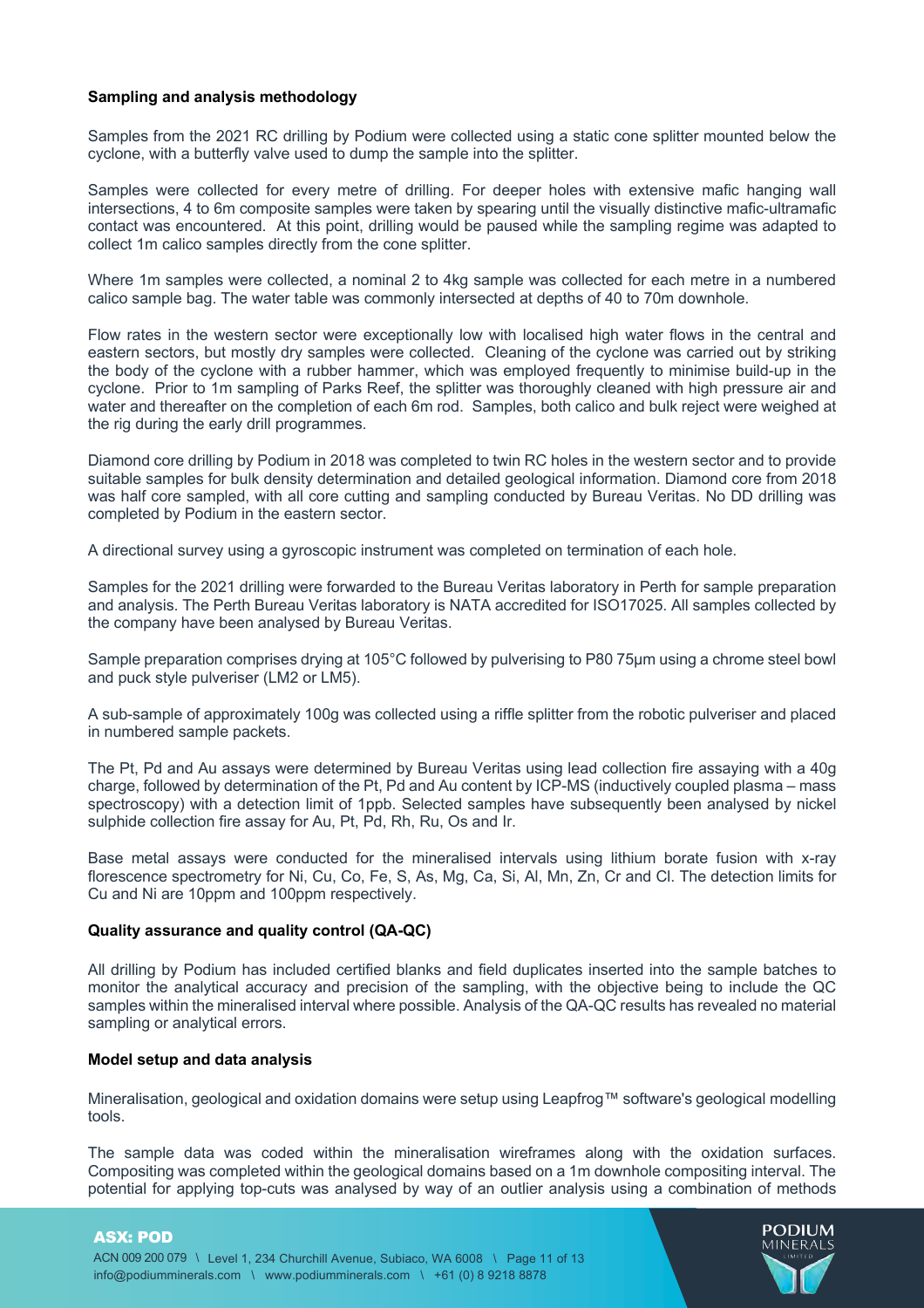including grade histograms, log probability plots and other statistical tools. Based on this statistical analysis of the domained data population, top-cuts were applied to Pt for the base metal/gold horizon (1.0 ppm) and to Au for the PGM Lower Horizon (0.8 ppm).

Variograms were generated to assess the spatial continuity of the various elements (Pt, Pd, Au, Cu and Ni) and as inputs to the kriging algorithm used to interpolate grades. The major direction (direction of maximum continuity) was oriented along strike with the intermediate (semi-major) direction oriented downdip and the minor direction oriented orthogonal to the dip plane.

The variograms show nugget effects of approximately 25% to 40% of the total variance and ranges of hundreds of metres in the direction of maximum continuity (i.e. along strike).

# **Bulk density**

Bulk density measurements were completed in 2018 at the Bureau Veritas laboratory on 10cm pieces of HQ3 diamond drill core from drill holes PRDD001 and PRDD002 in the western sector of Parks Reef.

A total of 29 samples were measured. The bulk density was measured by Bureau Veritas using water immersion methods with plastic wrap.

#### **Estimation methodology**

Grade estimation was by Ordinary Kriging for Pt, Pd, Au, Cu, Ni and S using GEOVIA Surpac™ software. A block model was constructed based on a parent block size of 50m E by 4m N by 5m RL. A minimum sub-block size of 12.5m E by 1m N by 1.25m RL was used to ensure adequate volume resolution.

The chosen parent block size is based on the nominal drill hole spacing along with consideration of the geometry of the mineralisation and the results of the grade continuity analysis. The block model was coded with the mineralisation and rock types constrained by wireframes along with the oxidation state.

Elements were estimated in three passes with the first pass using maximum search distance of 300m and the second run was set at 600m. A final pass used a large search distance in order to populate all remaining blocks.

#### **The block grade estimates were validated using:**

- visual comparison of block grade estimates and the input drill hole composites; and
- global comparison of the average composite and estimated block grades.

The conclusions from the model validation work are that the comparison of the model grades and the corresponding drill hole grades shows a good correlation and trends observed in the drilling are honoured in the block estimates.

# **Mineral Resource classification and reporting**

The February 2022 Parks Reef MRE has been classified and reported in accordance with the Australasian Code for Reporting of Exploration Results, Mineral Resources and Ore Reserves (JORC Code, 2012)

The Mineral Resource has been classified as all Inferred due to the relatively wide drill spacing along strike. The Mineral Resource was previously limited to 100m below surface. Mineralisation below this level, whilst the reef is intersected deeper than this in a number of drillholes, required further study to demonstrate reasonable prospects for eventual economic extraction.

Following the results from recent preliminary mining studies, the western portion of the Mineral Resource to a depth of up to 325m below surface have been now classified as Inferred based on the assumption of feasible bulk open-pit mining and subsequent underground mining with PGM mineralisation open at depth.

This is further supported by this portion of the Mineral Resource being intersected by the deepest drilling between eastings 568840mE and 570840mE and pierce points down to 225m below surface. Between these

#### ASX: POD

ACN 009 200 079 \ Level 1, 234 Churchill Avenue, Subiaco, WA 6008 \ Page 12 of 13 info@podiumminerals.com \ www.podiumminerals.com \ +61 (0) 8 9218 8878

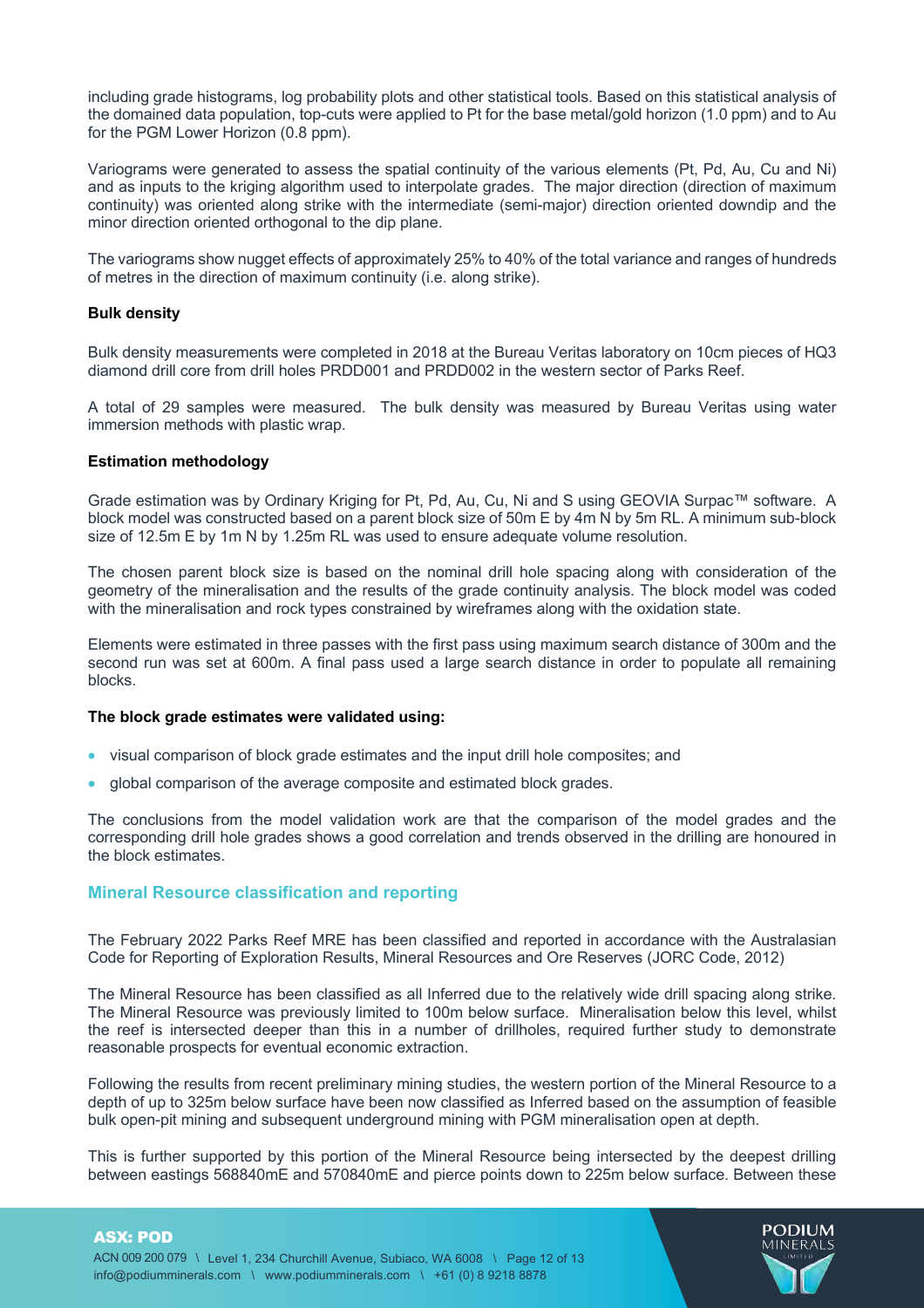eastings the Mineral Resource is classified as Inferred for material extrapolated down-dip 100m from the deepest pierce point on each drill section.

Extrapolation beyond the drilling along strike is limited to approximately 100m (i.e. half the drill section spacing).

# **Mining and metallurgical methods and parameters**

Metallurgical test work of Parks Reef mineralisation is considered to be at an early stage and remains ongoing:

Bench scale flotation test work on fresh mineralisation showed similarities to Southern African sulphide PGM ores (e.g., Platreef ores from South Africa and Great Dyke ores from Zimbabwe). PGM recovery of 71% and Cu recovery of 69% was reported from a rougher flotation test, with a cleaner test achieving grades of 58g/t 3E PGM and 5% Cu.

The rougher test is considered to be indicative of overall recovery potential while the open circuit cleaner tests are indicative of potential concentrate grades. The PGM rougher recovery was increased to 81% with the addition of a secondary rougher stage and finer grind.

Leaching test work on the oxidised mineralisation continues to investigate the potential for a leach process route with objectives to:

- **(i)** maximise metal recoveries from the oxide mineralisation in Parks Reef; and
- **(ii)** evaluate the potential for production of a high-purity product(s) that may be marketable directly to metal refiners.

Leaching test work on oxide mineralisation has shown the ability for dissolution of the targeted metals with a sulphuric acid - chloride leach system rapidly leaching the tested samples under atmospheric conditions, with 80% 3E PGM extraction achieved in three hours with moderate reagent consumptions at 90 degrees C.

Further metallurgical test work is currently in progress to select and optimise a preferred process route.

The cut-off grades applied for reporting are based on preliminary mine optimisations carried out by Resolve Mining for the western sector of Parks Reef and applied also to the full strike.

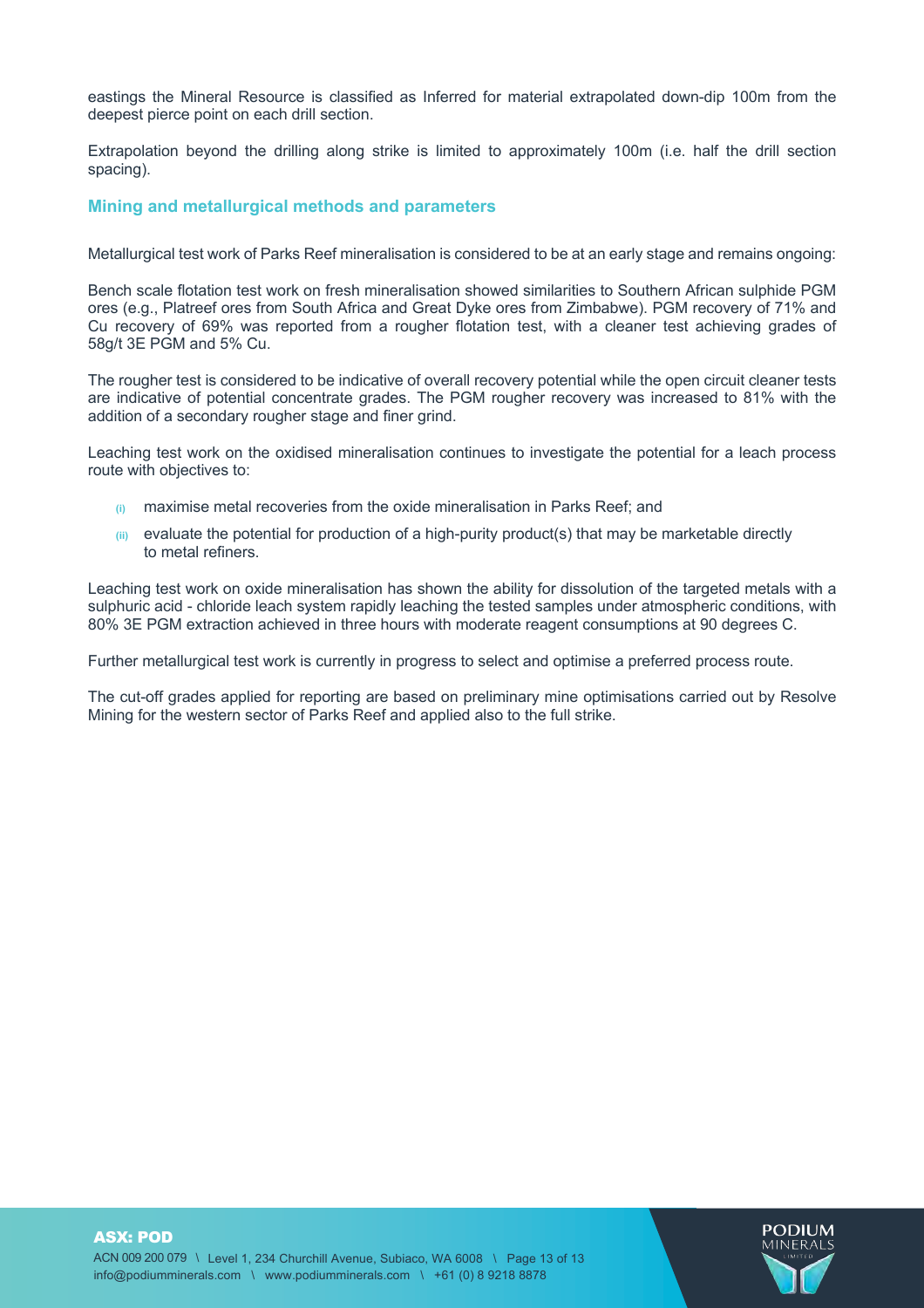# **JORC (2012) Table 1 – Section 1 Sampling Techniques and Data**

| <b>Criteria</b>                 | <b>JORC Code explanation</b>                                                                                                                                                                                                                                                                                                                                                                                                                                                                                                                                                                                                                                                                                                                                                                                                                                                                                                                                                                                                                                                                       | <b>Commentary</b>                                                                                                                                                                                                                                                                                                                                                                                                                                                                                                                                                                                                                                                                                                                                                                                                                                                                                                                                                                                                                                                                                                                                                                                                                                                                                                                                                                                                                                                                       |
|---------------------------------|----------------------------------------------------------------------------------------------------------------------------------------------------------------------------------------------------------------------------------------------------------------------------------------------------------------------------------------------------------------------------------------------------------------------------------------------------------------------------------------------------------------------------------------------------------------------------------------------------------------------------------------------------------------------------------------------------------------------------------------------------------------------------------------------------------------------------------------------------------------------------------------------------------------------------------------------------------------------------------------------------------------------------------------------------------------------------------------------------|-----------------------------------------------------------------------------------------------------------------------------------------------------------------------------------------------------------------------------------------------------------------------------------------------------------------------------------------------------------------------------------------------------------------------------------------------------------------------------------------------------------------------------------------------------------------------------------------------------------------------------------------------------------------------------------------------------------------------------------------------------------------------------------------------------------------------------------------------------------------------------------------------------------------------------------------------------------------------------------------------------------------------------------------------------------------------------------------------------------------------------------------------------------------------------------------------------------------------------------------------------------------------------------------------------------------------------------------------------------------------------------------------------------------------------------------------------------------------------------------|
| <b>Sampling</b><br>techniques   | Nature and quality of sampling (e.g. cut channels, random chips, or specific specialised<br>industry standard measurement tools appropriate to the minerals under investigation,<br>such as down hole gamma sondes, or handheld XRF instruments, etc). These<br>examples should not be taken as limiting the broad meaning of sampling.<br>Include reference to measures taken to ensure sample representivity and the<br>۰<br>appropriate calibration of any measurement tools or systems used.<br>Aspects of the determination of mineralisation that are Material to the Public Report.<br>۰<br>In cases where 'industry standard' work has been done this would be relatively simple<br>(e.g. 'reverse circulation drilling was used to obtain 1 m samples from which 3 kg was<br>pulverised to produce a 30 g charge for fire assay'). In other cases more explanation<br>may be required, such as where there is coarse gold that has inherent sampling<br>problems. Unusual commodities or mineralisation types (e.g. submarine nodules) may<br>warrant disclosure of detailed information. | Exploration results are based on 1 m samples from reverse circulation (RC) drilling,<br>with 4 m to 6 m composite samples used outside the mineralisation.<br>An average sample size of 2–4 kg was collected from RC drilling and sent for PGM<br>$\bullet$<br>analysis by lead collection fire assay with a 40 q charge and base metals by x-ray<br>fluorescence (XRF). All samples were submitted for primary PGM and base metal<br>analysis (Pt, Pd, Au, Cu and Ni), with select samples submitted for full PGM analysis<br>(Ni-sulphide collection fire assay).<br>One or two certified blank samples, certified reference material (standard) samples and<br>$\bullet$<br>field duplicate samples were inserted into the sample sequence for each hole, within<br>or close to the interpreted mineralised interval.<br>All diamond drill holes were triple tubed with half (HQ) core used for QAQC purposes<br>۰<br>and whole core used for bulk density measurements.                                                                                                                                                                                                                                                                                                                                                                                                                                                                                                             |
| <b>Drilling</b><br>techniques   | Drill type (e.g. core, reverse circulation, open-hole hammer, rotary air blast, auger,<br>$\bullet$<br>Bangka, sonic, etc) and details (e.g. core diameter, triple or standard tube, depth of<br>diamond tails, face-sampling bit or other type, whether core is oriented and if so, by<br>what method, etc).                                                                                                                                                                                                                                                                                                                                                                                                                                                                                                                                                                                                                                                                                                                                                                                      | Drilling was completed using RC percussion of nominally 146 mm, 140 mm, 138 mm<br>$\bullet$<br>or 127 mm (5.75 inches, 5.5 inches, 5.25 inches or 5.00 inches) diameter utilising a<br>face sampling hammer with button bit for the holes prefixed PRRC and HQ3 diamond<br>core drilling for the holes prefixed PRDD.<br>Two HQ diamond holes, PRDD001 and PRDD002 (in the western sector), were drilled<br>۰<br>to twin RC holes PRRC002 and PRRC023. Triple tube drilling was used to maximise<br>core recovery.<br>Moderate ground water flows were encountered in the deeper holes in the central and<br>٠<br>eastern sectors but the majority of samples were collected dry.                                                                                                                                                                                                                                                                                                                                                                                                                                                                                                                                                                                                                                                                                                                                                                                                       |
| <b>Drill sample</b><br>recovery | Method of recording and assessing core and chip sample recoveries and results<br>assessed.<br>Measures taken to maximise sample recovery and ensure representative nature of the<br>۰<br>samples.<br>Whether a relationship exists between sample recovery and grade and whether sample<br>$\bullet$<br>bias may have occurred due to preferential loss/gain of fine/coarse material.                                                                                                                                                                                                                                                                                                                                                                                                                                                                                                                                                                                                                                                                                                              | Sample quality and recovery of both RC and DD drilling was continuously monitored<br>$\bullet$<br>during drilling to ensure that samples were representative and recoveries maximised.<br>For the 2018 drilling in the western and central sectors RC samples within the ultramafic<br>$\bullet$<br>wehrlite were weighed at the drill rig, including the 1 m calico sample along with the<br>bulk reject which was collected in a green plastic sample bag. RC sample recovery was<br>then estimated based on the combined sample weight and assumed values for the hole<br>diameter, moisture and bulk density. Based on these assumptions the average sample<br>recovery is considered acceptable. Poorer recoveries are noted in the oxidised zone;<br>however, this may be due to incorrect bulk density and moisture assumptions. Samples<br>were not weighed in the 2019-2021 drilling programmes.<br>Diamond core recoveries are routinely logged and recorded in the database as a<br>measure of length of core recovered versus the depth drilled. The global length<br>weighted average core recovery is 92%, with an average of 99.5% core recovery in the<br>fresh (i.e. below the base of oxidation).<br>There is no known relationship between sample recovery and grade.<br>۰<br>Results of two diamond twin holes drilled as part of the western sector drilling campaign<br>۰<br>indicate that there is no bias in the RC assays compared to the diamond core assays. |
| Logging                         | Whether core and chip samples have been geologically and geotechnically logged to<br>a level of detail to support appropriate Mineral Resource estimation, mining studies and<br>metallurgical studies.<br>Whether logging is qualitative or quantitative in nature. Core (or costean, channel, etc)<br>photography.<br>The total length and percentage of the relevant intersections logged.<br>٠                                                                                                                                                                                                                                                                                                                                                                                                                                                                                                                                                                                                                                                                                                 | Detailed geological logging of all RC and DD holes captured various qualitative<br>$\bullet$<br>parameters such as rock type, mineralogy, colour, texture and oxidation.<br>RC holes were logged at 1 m intervals.<br>٠<br>All diamond core has been photographed.<br>$\bullet$<br>All intervals were logged.<br>٠                                                                                                                                                                                                                                                                                                                                                                                                                                                                                                                                                                                                                                                                                                                                                                                                                                                                                                                                                                                                                                                                                                                                                                      |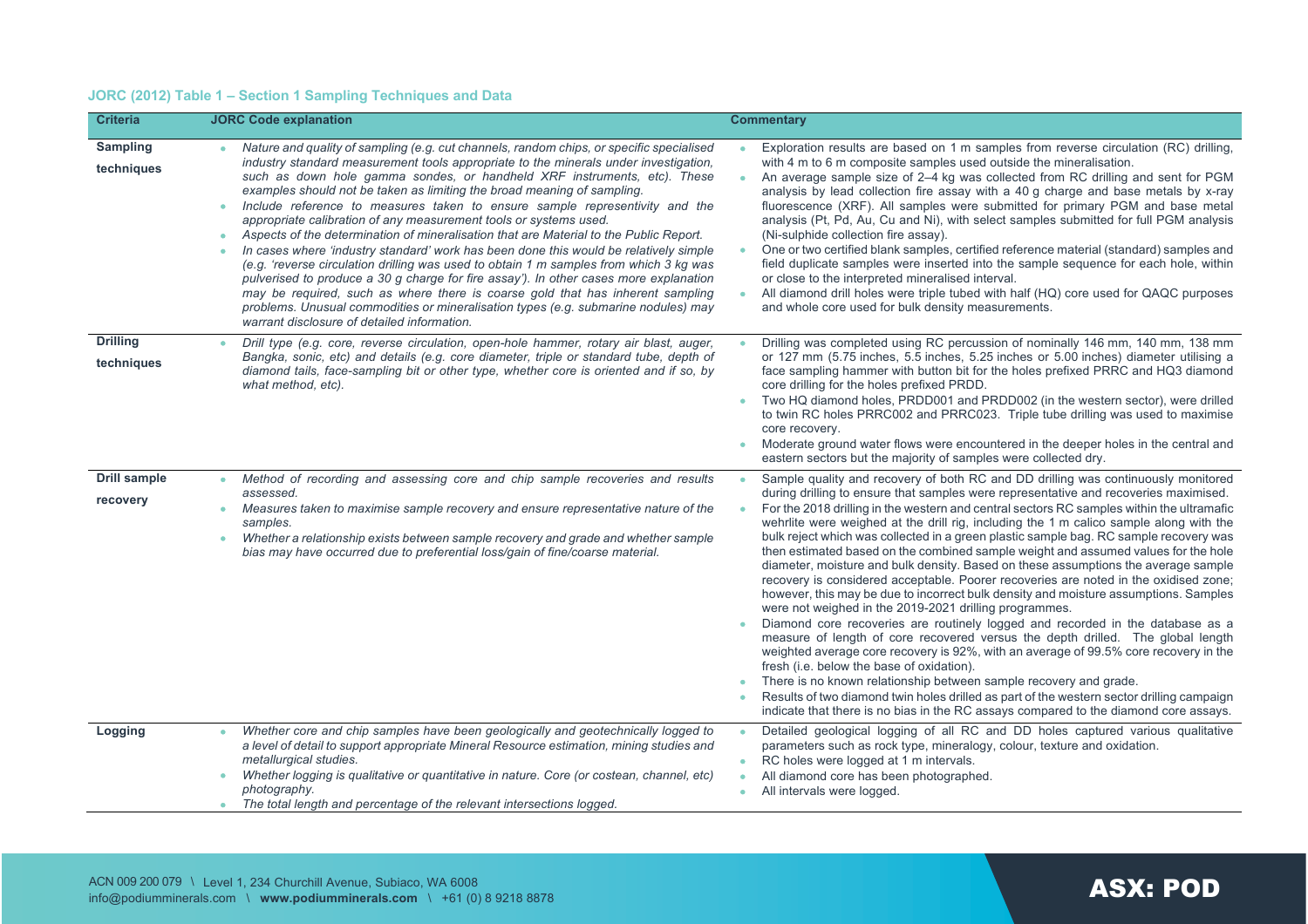| <b>Criteria</b>                                         | <b>JORC Code explanation</b>                                                                                                                                                                                                                                                                                                                                                                                                                                                                                                                                                                                                                                                                                                   | <b>Commentary</b>                                                                                                                                                                                                                                                                                                                                                                                                                                                                                                                                                                                                                                                                                                                                                                                                                                                                                                                                                                                                                                                                                                                                                                                                                                                                                                                                                                                                                                                                                                                                                                                                                                                                                                                                                                                                                                                                                                                                                                                                                                                                                                                                                                                                     |
|---------------------------------------------------------|--------------------------------------------------------------------------------------------------------------------------------------------------------------------------------------------------------------------------------------------------------------------------------------------------------------------------------------------------------------------------------------------------------------------------------------------------------------------------------------------------------------------------------------------------------------------------------------------------------------------------------------------------------------------------------------------------------------------------------|-----------------------------------------------------------------------------------------------------------------------------------------------------------------------------------------------------------------------------------------------------------------------------------------------------------------------------------------------------------------------------------------------------------------------------------------------------------------------------------------------------------------------------------------------------------------------------------------------------------------------------------------------------------------------------------------------------------------------------------------------------------------------------------------------------------------------------------------------------------------------------------------------------------------------------------------------------------------------------------------------------------------------------------------------------------------------------------------------------------------------------------------------------------------------------------------------------------------------------------------------------------------------------------------------------------------------------------------------------------------------------------------------------------------------------------------------------------------------------------------------------------------------------------------------------------------------------------------------------------------------------------------------------------------------------------------------------------------------------------------------------------------------------------------------------------------------------------------------------------------------------------------------------------------------------------------------------------------------------------------------------------------------------------------------------------------------------------------------------------------------------------------------------------------------------------------------------------------------|
| Sub-sampling<br>techniques and<br>sample<br>preparation | If core, whether cut or sawn and whether quarter, half or all core taken.<br>$\bullet$<br>If non-core, whether riffled, tube sampled, rotary split, etc and whether sampled wet or<br>$\bullet$<br>dry.<br>For all sample types, the nature, quality and appropriateness of the sample preparation<br>$\bullet$<br>technique.<br>Quality control procedures adopted for all sub-sampling stages to maximise<br>representivity of samples.<br>Measures taken to ensure that the sampling is representative of the in-situ material<br>collected, including for instance results for field duplicate/second-half sampling.<br>Whether sample sizes are appropriate to the grain size of the material being sampled.<br>$\bullet$ | RC drilling samples are collected in pre-labelled bags via a cone splitter mounted<br>۰<br>directly below the cyclone. A butterfly-style valve is used to dump the sample from the<br>cyclone into the splitter.<br>Almost all samples were collected from the rig as dry samples.<br>$\bullet$<br>Composite samples of 4–6 m in length within the unmineralised hangingwall were<br>$\bullet$<br>created by spearing from the bulk rejects. Where the composite sample returned an<br>anomalous value, the 1 m samples were re-submitted for analysis.<br>Diamond core was half core sampled.<br>$\bullet$<br>At the laboratory the samples are sorted, dried at 105°C and weighed. They are<br>$\bullet$<br>crushed and a 2.5 kg split taken using a riffle splitter, then pulverised in either a LM2<br>or LM5 to $P_{80}$ 75 $\mu$ m.<br>Typically, one field duplicate was collected per hole, within the mineralised interval in<br>$\bullet$<br>most cases.<br>1-2 field standards (commercial pulp CRMs sourced from Ore Research and<br>$\bullet$<br>Exploration Pty Ltd) were typically included in each hole, within the mineralised interval<br>in most cases.<br>Internal laboratory duplicates and standards were also used as quality control<br>measures at different subsampling stages. No significant issues have been identified.<br>No formal analysis of sample size vs. grain size has been undertaken; however, the<br>sampling techniques employed are standard industry practice.                                                                                                                                                                                                                                                                                                                                                                                                                                                                                                                                                                                                                                                                                                           |
| <b>Quality of assay</b><br>data and<br>laboratory tests | The nature, quality and appropriateness of the assaying and laboratory procedures<br>$\bullet$<br>used and whether the technique is considered partial or total.<br>For geophysical tools, spectrometers, handheld XRF instruments, etc, the parameters<br>$\bullet$<br>used in determining the analysis including instrument make and model, reading times,<br>calibrations factors applied and their derivation, etc.<br>Nature of quality control procedures adopted (e.g. standards, blanks, duplicates,<br>$\bullet$<br>external laboratory checks) and whether acceptable levels of accuracy (i.e. lack of bias)<br>and precision have been established.                                                                 | Samples from Podium's drilling were forwarded to the Bureau Veritas Minerals Pty Ltd<br>$\bullet$<br>laboratory in Perth, Western Australia for sample preparation and analysis. The Bureau<br>Veritas laboratory is NATA accredited for ISO17025.<br>All samples were analysed via lead collection fire assay with a 40g charge. The Pt, Pd<br>$\bullet$<br>and Au grade was determined by ICP-MS with a detection limit of 1 ppb.<br>Additional multi-element analysis by lithium borate fusion with x-ray florescence<br>$\bullet$<br>spectrometry for all mineralised samples for Ni, Cu, Co, Fe, S, As, Mg, Ca, Si, Al, Mn,<br>Zn, Cr, Cl and LOI. For drill holes PRRC001 to PRRC004, PRRC023 and PRRC025<br>(in the western sector) the fused bead was also analysed for Ce, La, Nb, Pb, Sm, Th,<br>Ti, Y and Zr by laser ablation ICP-MS.<br>Additionally, pulps from selected holes have been submitted for a 25g Ni-sulphide<br>$\bullet$<br>collection fire assay for Pt, Pd, Rh, Ru, Os and Ir.<br>All assay methods used are considered total assay techniques.<br>$\bullet$<br>No independent QAQC was completed and/or documented for the diamond drilling<br>conducted by Sons of Gwalia in the 1990s. Historical RC and DD drilling accounts for<br>approximately 26% of all drilling by length, but spatially has a significantly lower<br>influence due to highly clustered hole locations. Historical drill collars have been re-<br>surveyed by Podium.<br>For the Podium drilling, field duplicates were taken at a rate of between 1:26 and 1:30<br>samples within the mineralised intervals but were not collected in the barren<br>hangingwall gabbronorite. The samples were collected in the same manner as the<br>original sample, directly from the rig-mounted splitter.<br>Standards were inserted by Podium into the RC sample batches at a nominal rate of<br>1:28 samples, typically within the mineralised interval. Commercial pulp standards were<br>sourced from Ore Research and Exploration Pty Ltd (OREAS series standards), with a<br>range of grades from approximately 0.20 g/t Pt up to 1.76 g/t Pt, 0.13 g/t Pd up to<br>0.85 g/t Pd, and 0.16 g/t Au up to 0.2 g/t Au. |

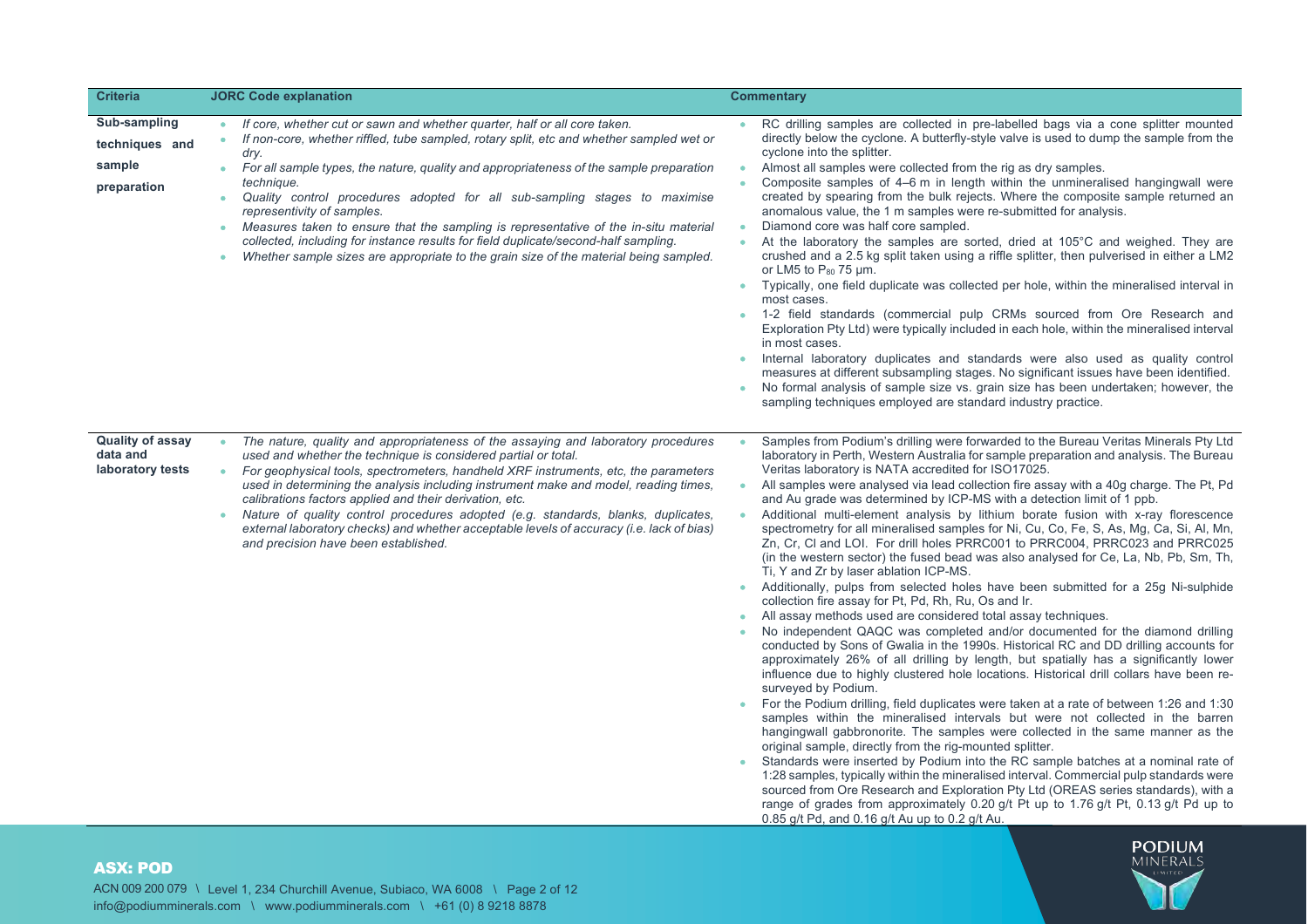| <b>Criteria</b>                                                         | <b>JORC Code explanation</b>                                                                                                                                                                                                                                                                                                                                                                   | <b>Commentary</b>                                                                                                                                                                                                                                                                                                                                                                                                                                                                                                                                                                                                                                                                                                                                                                                                                                                                                                                                                                                                                                          |
|-------------------------------------------------------------------------|------------------------------------------------------------------------------------------------------------------------------------------------------------------------------------------------------------------------------------------------------------------------------------------------------------------------------------------------------------------------------------------------|------------------------------------------------------------------------------------------------------------------------------------------------------------------------------------------------------------------------------------------------------------------------------------------------------------------------------------------------------------------------------------------------------------------------------------------------------------------------------------------------------------------------------------------------------------------------------------------------------------------------------------------------------------------------------------------------------------------------------------------------------------------------------------------------------------------------------------------------------------------------------------------------------------------------------------------------------------------------------------------------------------------------------------------------------------|
|                                                                         |                                                                                                                                                                                                                                                                                                                                                                                                | The assay results of the pulp standards show most of results fall within acceptable<br>tolerance limits and no material bias is evident. Field duplicates show a high level of<br>precision has been achieved for Pt, Pd and Au.                                                                                                                                                                                                                                                                                                                                                                                                                                                                                                                                                                                                                                                                                                                                                                                                                           |
| <b>Verification of</b><br>sampling and<br>assaying                      | The verification of significant intersections by either independent or alternative<br>$\bullet$<br>company personnel.<br>The use of twinned holes.<br>Documentation of primary data, data entry procedures, data verification, data storage<br>(physical and electronic) protocols.<br>Discuss any adjustment to assay data.                                                                   | Significant intersections have not been independently verified.<br>$\bullet$<br>Two diamond core holes were drilled within the western sector as twins of RC drillholes,<br>$\bullet$<br>with the twinned holes estimated to be approximately 1.5 m apart at the mineralised<br>intersections. Visual analysis of twinned holes (RC vs. DD) demonstrated a high degree<br>of compatibility between the two sample types with no evidence of any grade bias due<br>to drilling method. The geological logging of the RC holes was also verified by the<br>diamond drillholes. The same assumptions are made for the central and eastern<br>sectors.<br>No adjustments were made to the data, other than converting ppb to ppm (g/t) by<br>dividing by 1,000 and converting ppm to % by dividing by 10,000.                                                                                                                                                                                                                                                  |
| <b>Location of data</b><br>points                                       | Accuracy and quality of surveys used to locate drill holes (collar and down-hole<br>surveys), trenches, mine workings and other locations used in Mineral Resource<br>estimation.<br>Specification of the grid system used.<br>٠<br>Quality and adequacy of topographic control.                                                                                                               | The grid system used is GDA94 Zone 50.<br>$\bullet$<br>Drill hole collar locations have been surveyed by a licenced surveyor using a TopCon<br>Hiper V GNSS system using Real Time Kinematic global positioning system<br>(RTKGPS).<br>Due to magnetic interference, downhole directional survey information was collected<br>using a gyroscope, with measurements taken at approximately 25 m to 30 m intervals<br>downhole.<br>The topographic surface is based on a GeoTEM survey conducted in 2004. The<br>$\bullet$<br>precision of the topographic surface is not known but matches the surveyed drillhole<br>collar points well. Given the flat nature of the terrain and early stage of the project, the<br>topographic surface is considered to be reasonable.                                                                                                                                                                                                                                                                                    |
| Data spacing<br>and distribution                                        | Data spacing for reporting of Exploration Results.<br>Whether the data spacing and distribution is sufficient to establish the degree of<br>geological and grade continuity appropriate for the Mineral Resource and Ore Reserve<br>estimation procedure(s) and classifications applied.<br>Whether sample compositing has been applied.                                                       | Holes were drilled based on sections of 200 m spacing along strike, with holes drilled<br>$\bullet$<br>10 m to 80 m apart on section (i.e. down dip). The sections are oriented approximately<br>north-northwest to south-southeast.<br>This level of drill spacing is sufficient for this style of mineralisation to establish the<br>$\bullet$<br>degree of geological and grade continuity to support Mineral Resource classification.<br>Within the mineralised zone, 1 m samples were collected. Composite samples of 4–<br>$\bullet$<br>6 m intervals were collected in the hanging wall gabbronorite                                                                                                                                                                                                                                                                                                                                                                                                                                                |
| <b>Orientation of</b><br>data in relation<br>to geological<br>structure | Whether the orientation of sampling achieves unbiased sampling of possible structures<br>and the extent to which this is known, considering the deposit type.<br>If the relationship between the drilling orientation and the orientation of key mineralised<br>$\bullet$<br>structures is considered to have introduced a sampling bias, this should be assessed<br>and reported if material. | Holes were drilled at approximately -60° towards the north-northwest. The location and<br>$\bullet$<br>orientation of the Parks Reef drilling is appropriate given the strike and morphology of<br>the reef, which strikes between azimuth 050° and 080° and dips approximately 80° to<br>the south.<br>The central sector, and to a lesser extent the eastern sector, is structurally disturbed<br>$\bullet$<br>with faults displacing mineralisation and significant felsic intrusions disrupting the<br>mineralisation. In some zones as a result of the structural complexity, drill holes<br>terminate within the Parks Reef mineralisation. A closer drill spacing may be required<br>than the less disrupted western sector to increase confidence in the distribution of<br>Parks Reef.<br>Drilling is oriented approximately orthogonal to the mineralisation and as such, the<br>$\bullet$<br>relationship between the drilling orientation and the orientation of the mineralisation is<br>not considered to have introduced any sampling bias. |
| <b>Sample security</b>                                                  | The measures taken to ensure sample security.                                                                                                                                                                                                                                                                                                                                                  | Samples to be submitted to the laboratory were bagged into white polyweave bags (five<br>$\bullet$<br>samples/bag) with sample number range clearly marked and the tops wire tied. These<br>samples were driven to the Toll Ipec depot in Cue by the project manager or the local                                                                                                                                                                                                                                                                                                                                                                                                                                                                                                                                                                                                                                                                                                                                                                          |



# ASX: POD

ACN 009 200 079 \ Level 1, 234 Churchill Avenue, Subiaco, WA 6008 \ Page 3 of 12 info@podiumminerals.com \ www.podiumminerals.com \ +61 (0) 8 9218 8878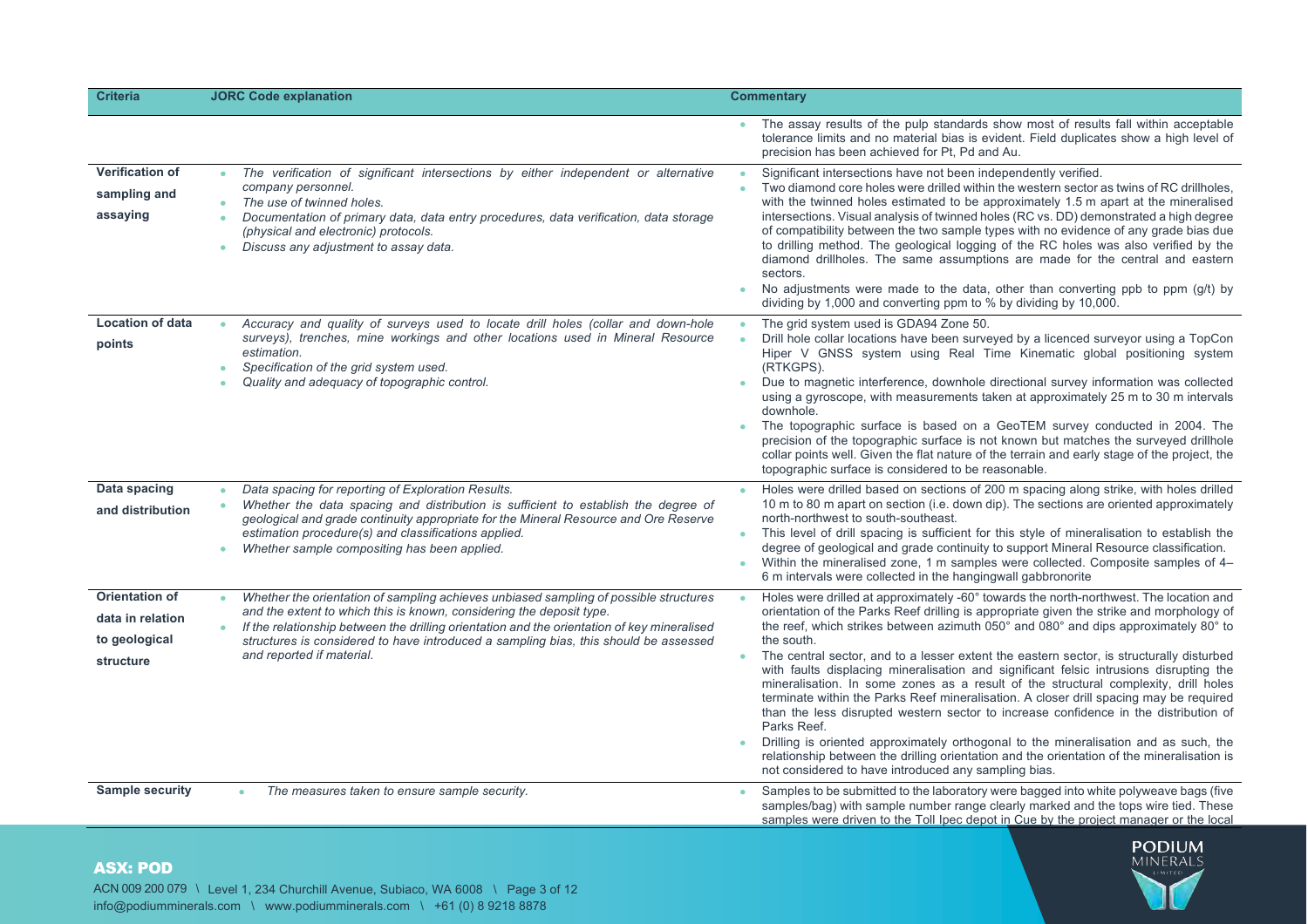| <b>Criteria</b>             | <b>JORC Code explanation</b>                                          | <b>Commentary</b>                                                                                                                                                                                                                                                                                                                                                                                                                                                                                        |
|-----------------------------|-----------------------------------------------------------------------|----------------------------------------------------------------------------------------------------------------------------------------------------------------------------------------------------------------------------------------------------------------------------------------------------------------------------------------------------------------------------------------------------------------------------------------------------------------------------------------------------------|
|                             |                                                                       | landowner and loaded into bulka bags for transport to Bureau Veritas lab in Perth.<br>Bulka bags were closed and tied at the top and the lifting points wire tied together.<br>Photos of the dispatch sheet and consignment note were emailed to the laboratory and<br>the original dispatch sheet included in the consignment. The samples were transported<br>overnight to Perth.<br>Podium has no reason to believe that sample security poses a material risk to the<br>integrity of the assay data. |
| <b>Audits or</b><br>reviews | The results of any audits or reviews of sampling techniques and data. | No formal audits or reviews have been undertaken.<br>As part of the Mineral Resource estimation, Trepanier reviewed the documented<br>practices employed by Podium with respect to the RC drilling, sampling, assaying and<br>QAQC, and believes that the processes are appropriate and that the data is of a good<br>quality and suitable for use in Mineral Resource estimation.                                                                                                                       |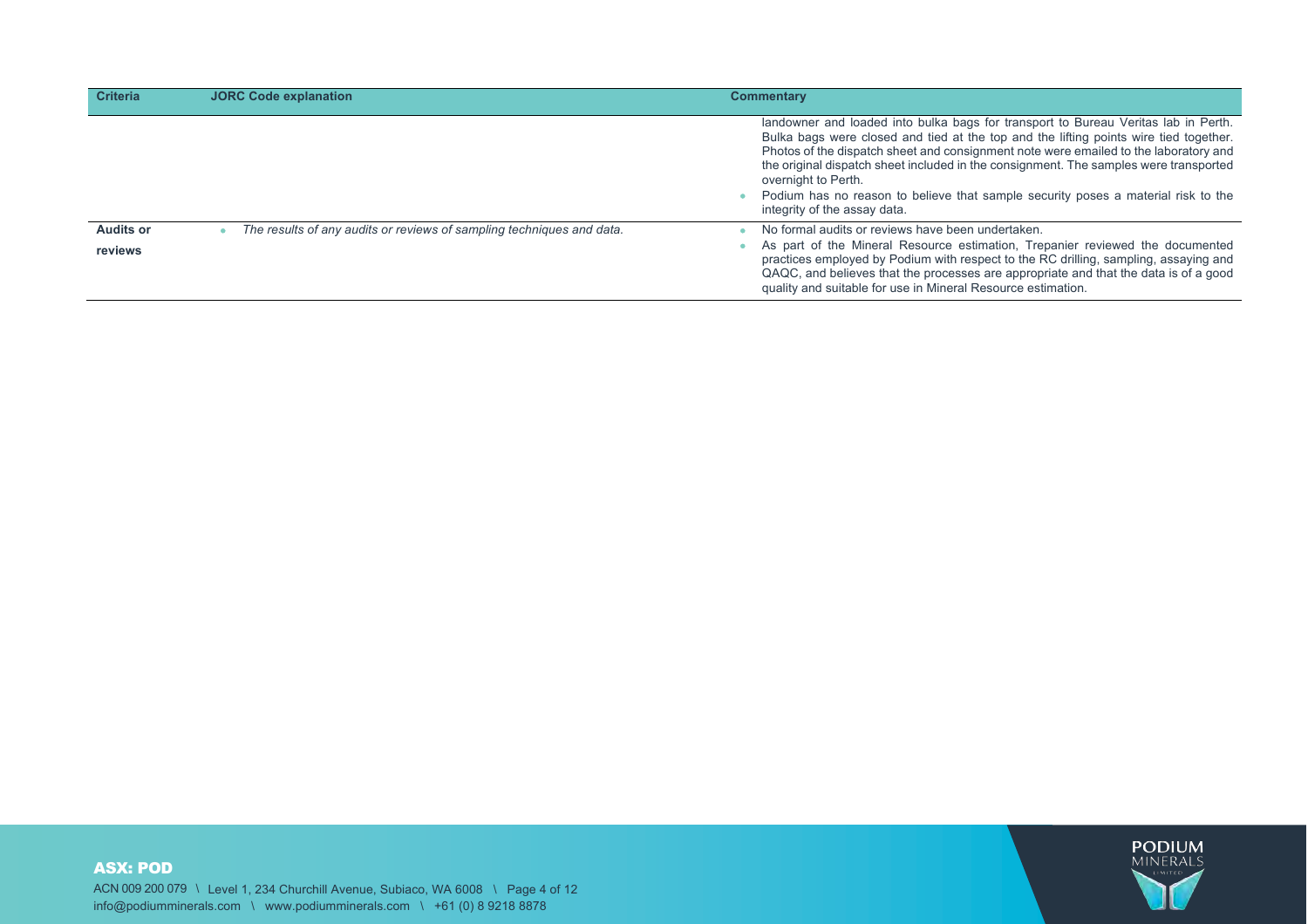# **JORC (2012) Table 1 – Section 2 Reporting of Exploration Results**

| <b>Criteria</b>                                         | <b>JORC Code explanation</b>                                                                                                                                                                                                                                                                                                                                                                                                         | <b>Commentary</b>                                                                                                                                                                                                                                                                                                                                                                                                                                                                                                                                                                                                                                                                                                                                                                                                                                                                                                                                                                                                                                                                                                                                                                                                                                                                                                                                                                                                                                                                                                                                                                                                                                                                                                                                                                                                                                                                                                                                                                                                                                                                                                                           |
|---------------------------------------------------------|--------------------------------------------------------------------------------------------------------------------------------------------------------------------------------------------------------------------------------------------------------------------------------------------------------------------------------------------------------------------------------------------------------------------------------------|---------------------------------------------------------------------------------------------------------------------------------------------------------------------------------------------------------------------------------------------------------------------------------------------------------------------------------------------------------------------------------------------------------------------------------------------------------------------------------------------------------------------------------------------------------------------------------------------------------------------------------------------------------------------------------------------------------------------------------------------------------------------------------------------------------------------------------------------------------------------------------------------------------------------------------------------------------------------------------------------------------------------------------------------------------------------------------------------------------------------------------------------------------------------------------------------------------------------------------------------------------------------------------------------------------------------------------------------------------------------------------------------------------------------------------------------------------------------------------------------------------------------------------------------------------------------------------------------------------------------------------------------------------------------------------------------------------------------------------------------------------------------------------------------------------------------------------------------------------------------------------------------------------------------------------------------------------------------------------------------------------------------------------------------------------------------------------------------------------------------------------------------|
| <b>Mineral</b><br>tenement and<br>land tenure<br>status | Type, reference name/number, location and ownership including agreements or<br>material issues with third parties such as joint ventures, partnerships, overriding<br>royalties, native title interests, historical sites, wilderness or national park and<br>environmental settings.<br>The security of the tenure held at the time of reporting along with any known<br>impediments to obtaining a licence to operate in the area. | All the tenements covering the Weld Range Complex (WRC) have been granted.<br>Podium has an access agreement with Beebyn Station which covers the eastern<br>portion of the Company's WRC Mining Leases and informal working arrangements with<br>other pastoralists and land owners regarding the western portion of the WRC and other<br><b>Exploration Licenses.</b><br>In respect of Podium's Western Australian tenements, Podium has divested the Oxide<br>$\bullet$<br>Mining Rights pursuant to a Mining Rights Deed to EV Metals Australia Pty Ltd (EV<br>Metals). The Oxide Mining Rights allows EV Metals to explore for and mine Oxide<br>Minerals with Oxide Minerals summarised as minerals in the oxide zone (from surface<br>to a depth of 50 m or the base of weathering or oxidation of fresh rock, whichever is<br>the greater) and all minerals in an oxide form wherever occurring but which excludes<br>all sulphide minerals and PGM where the definition of PGM includes all platinum group<br>metals and all gold, silver and base metals contained in, associated with or within 10 m<br>of minerals containing any PGMs but excludes chromium and all metals other than<br>PGMs in the currently defined oxide resources.<br>Podium retains the Sulphide Mining Rights, which gives Podium the right to explore for<br>and mine Sulphide Minerals pursuant to the Mining Rights Deed with EV Metals.<br>Sulphide Minerals are those minerals that are not Oxide Minerals and includes all<br>sulphide minerals and all PGMs irrespective of depth and oxidation state where the<br>definition of PGM includes all platinum group metals and all gold, silver and base metals<br>contained in, associated with or within 10 m of minerals containing any PGMs but<br>excludes chromium and all metals other than PGMs in the currently defined oxide<br>resources.<br>For further information see the Solicitor's Report in Podium's prospectus released to<br>۰<br>the Australian Securities Exchange (ASX) on 27 February 2018 and the amendments<br>described in Podium's ASX announcement dated 19 June 2018. |
| <b>Exploration</b><br>done by other<br>parties          | Acknowledgment and appraisal of exploration by other parties.                                                                                                                                                                                                                                                                                                                                                                        | The WRC was initially prospected by International Nickel Australia Ltd in 1969–1970.<br>Australian Consolidated Minerals NL drilled in the area in 1970–1971 and subsequently<br>entered a joint venture with Dampier Mining Company Ltd to investigate the area in<br>1972–1973. Approximately 4,500 m of rotary air blast (RAB) and percussion drilling<br>was completed during this early phase, together with ground and airborne magnetics,<br>line clearing, geological mapping and petrological studies. Conzinc Riotinto Australia<br>Limited (CRA) briefly investigated the area during 1976–1977, taking an interest in<br>elevated chromium values in the nickel laterite, but concluding at the time that it was<br>not recoverable as chromite.<br>In 1990, geologists recognised gabbroic rocks in the upper levels of the WRC, allowing<br>for model comparisons with other ultramafic-mafic intrusive bodies. Weak copper<br>mineralisation identified by BHP in the 1970s was revisited and vertical RAB drilling<br>intersected significant supergene and primary PGM mineralisation within Parks Reef.<br>Extensive RAB, RC and diamond drilling was completed between 1990 and 1995 to<br>examine supergene Pt-Pd-Au mineralisation. Little attention was given to primary<br>sulphide mineralisation, with 25 holes testing the Parks Reef below 40 m depth, to a<br>maximum depth of 200 m. Pilbara Nickel's (1999–2000) focus was the nickel laterite<br>and it carried out a program of approximately 17,000 m of shallow RC drilling to infill<br>previous drilling and to estimate nickel-cobalt resources. Pilbara Nickel also embarked<br>on bedrock studies of the WRC to consider the nickel sulphide, chromium and PGM<br>potential.                                                                                                                                                                                                                                                                                                                                                                         |



#### ACN 009 200 079 \ Level 1, 234 Churchill Avenue, Subiaco, WA 6008 \ Page 5 of 12 info@podiumminerals.com \ www.podiumminerals.com \ +61 (0) 8 9218 8878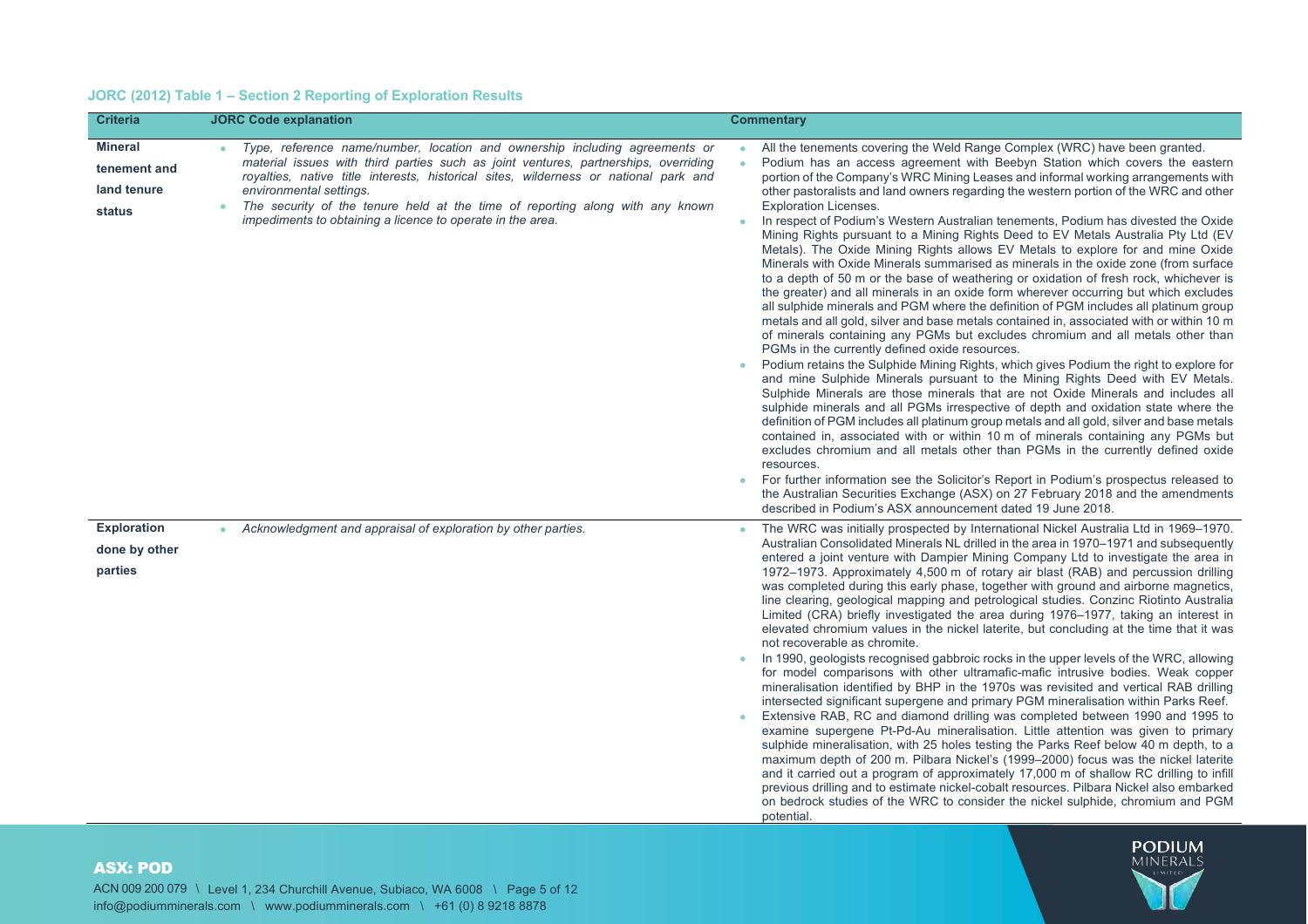| <b>Criteria</b> | <b>JORC Code explanation</b>                                               | <b>Commentary</b>                                                                                                                                                                                                                                                                                                                                                                                                                                                                                                                                                                                                                                                                                                                                                                                                                                                                                                                                                                                                                                                                                                                                                                                                                                                                                                                                                                                                                                                                                                                                                                                                                                                                                                                                                                                                                                                                                                                                                                                                                                                                                                                                                                                                                                                                                                                                                                                                                                                                                                                                                                                                                                                                                                                                                                                                                                                                                                                                                                                                                                                                                                                                                                                                                                                                                                                                                                                                                                                                |
|-----------------|----------------------------------------------------------------------------|----------------------------------------------------------------------------------------------------------------------------------------------------------------------------------------------------------------------------------------------------------------------------------------------------------------------------------------------------------------------------------------------------------------------------------------------------------------------------------------------------------------------------------------------------------------------------------------------------------------------------------------------------------------------------------------------------------------------------------------------------------------------------------------------------------------------------------------------------------------------------------------------------------------------------------------------------------------------------------------------------------------------------------------------------------------------------------------------------------------------------------------------------------------------------------------------------------------------------------------------------------------------------------------------------------------------------------------------------------------------------------------------------------------------------------------------------------------------------------------------------------------------------------------------------------------------------------------------------------------------------------------------------------------------------------------------------------------------------------------------------------------------------------------------------------------------------------------------------------------------------------------------------------------------------------------------------------------------------------------------------------------------------------------------------------------------------------------------------------------------------------------------------------------------------------------------------------------------------------------------------------------------------------------------------------------------------------------------------------------------------------------------------------------------------------------------------------------------------------------------------------------------------------------------------------------------------------------------------------------------------------------------------------------------------------------------------------------------------------------------------------------------------------------------------------------------------------------------------------------------------------------------------------------------------------------------------------------------------------------------------------------------------------------------------------------------------------------------------------------------------------------------------------------------------------------------------------------------------------------------------------------------------------------------------------------------------------------------------------------------------------------------------------------------------------------------------------------------------------|
|                 |                                                                            | In 2009, Snowden completed an independent technical review of the WRC and<br>updated estimates of laterite Mineral Resources. A compilation of historical<br>metallurgical data was completed. Snowden's work involved a validation of 60,040 m<br>of historical drilling and 23,779 assays with QAQC checks, where possible.                                                                                                                                                                                                                                                                                                                                                                                                                                                                                                                                                                                                                                                                                                                                                                                                                                                                                                                                                                                                                                                                                                                                                                                                                                                                                                                                                                                                                                                                                                                                                                                                                                                                                                                                                                                                                                                                                                                                                                                                                                                                                                                                                                                                                                                                                                                                                                                                                                                                                                                                                                                                                                                                                                                                                                                                                                                                                                                                                                                                                                                                                                                                                    |
| Geology         | Deposit type, geological setting and style of mineralisation.<br>$\bullet$ | The WRC corresponds to the basal part of the Gnanagooragoo Igneous Complex and<br>forms a discordant, steeply-dipping lopolith, up to 7 km thick, confined by an overlying<br>succession of jaspilite and dolerite sills of the Madoonga Formation to the south. The<br>WRC is divided into ultramafic and mafic end-members.<br>Parks Reef is situated 5–15 m below the upper or southern contact with the upper mafic<br>٠<br>member. In the vicinity of the Parks Reef PGM mineralisation, the magmatic<br>stratigraphy comprises a sequence of olivine-pyroxene bearing cumulates terminating<br>very abruptly at the ultramafic-mafic contact with the cessation of olivine crystallisation<br>and the first appearance of cumulus plagioclase in a leucocratic gabbronorite. The<br>mafic-ultramafic contact in the western and central portions of Parks Reef dips<br>consistently at approximately 80° to the south-southeast. This boundary effectively<br>defines the upper limit of the hangingwall Cu-Au zone of Parks Reef.<br>The Parks Reef mineralisation displays a generalised pattern that can be described<br>from the mafic-ultramafic contact downwards as follows:<br>Hangingwall Cu-Au zone. An olivine dominant, high MgO wehrlite, with minimal<br>$\circ$<br>clinopyroxene, 1-3% disseminated chalcopyrite-pyrrhotite-pentlandite. Up to 14 m<br>true thickness. Bounded at the top by very sharp contact to gabbronorite and lower<br>boundary defined analytically as >1.0g/t 3E1. Cu content up to 0.5% and Au<br>content increasing downward to maximum on or near the lower boundary.<br>Upper-reef high-grade PGM-Au zone. A 1-5m true thickness higher grade<br>$\circ$<br>(typically >2g/t 3E) zone. The upper boundary commonly coincides with the<br>highest Au grades in the reef, in places exceeding 1g/t, and may overlap with the<br>lower limit of elevated Cu values from the Hangingwall Cu-Au Zone. Sulphide<br>concentrations are low, except at the very top of the zone. Pt:Pd ratio is >1.<br>Lower-reef medium-grade PGM zone. A 3-14m true thickness zone of intermediate<br>$\circ$<br>PGM concentrations, typically slightly greater than 1g/t 3E. Cu-Au grades are<br>insignificant and Pt:Pd ratio is generally <1.<br>Footwall high-grade PGM zone. A 0-3m true thickness wehrlite hosted sub-layer<br>$\circ$<br>at the base of the reef, with elevated PGM grades, including Rh, Ru, Os and Ir,<br>and Pt:Pd ratio >1. No visible sulphides or Cu-Au mineralisation. The lower contact<br>is defined by a 0.5q/t 3E threshold. This zone is relatively discontinuous and is not<br>always present.<br>Low-grade $(-0.5q/t 3E)$ PGM mineralisation occurs below the Parks Reef as<br>$\circ$<br>described above but is only recognised in some drillholes. Pt+Pd mineralisation at<br>grades of 0.2g/t to 0.6g/t frequently continues from the base of the footwall high-<br>grade PGM zone for up to 20m or may occur as an isolated zone of weakly<br>elevated Pt+Pd, located 10-15m below the footwall high-grade PGM zone.<br>The Lower-reef and footwall high-grade zones have not been delineated in the<br>۰<br>resource modelling.<br>Oxidation extends from the surface to a vertical depth of approximately 30m to 50m in<br>۰<br>the western sector and up to 70m in the central and eastern sectors. The ultramafic<br>lithologies showing consistently deeper oxidation than the mafic hangingwall rocks. |

**<sup>1</sup> 3E = Pt (ppm) + Pd (ppm) + Au (ppm)**

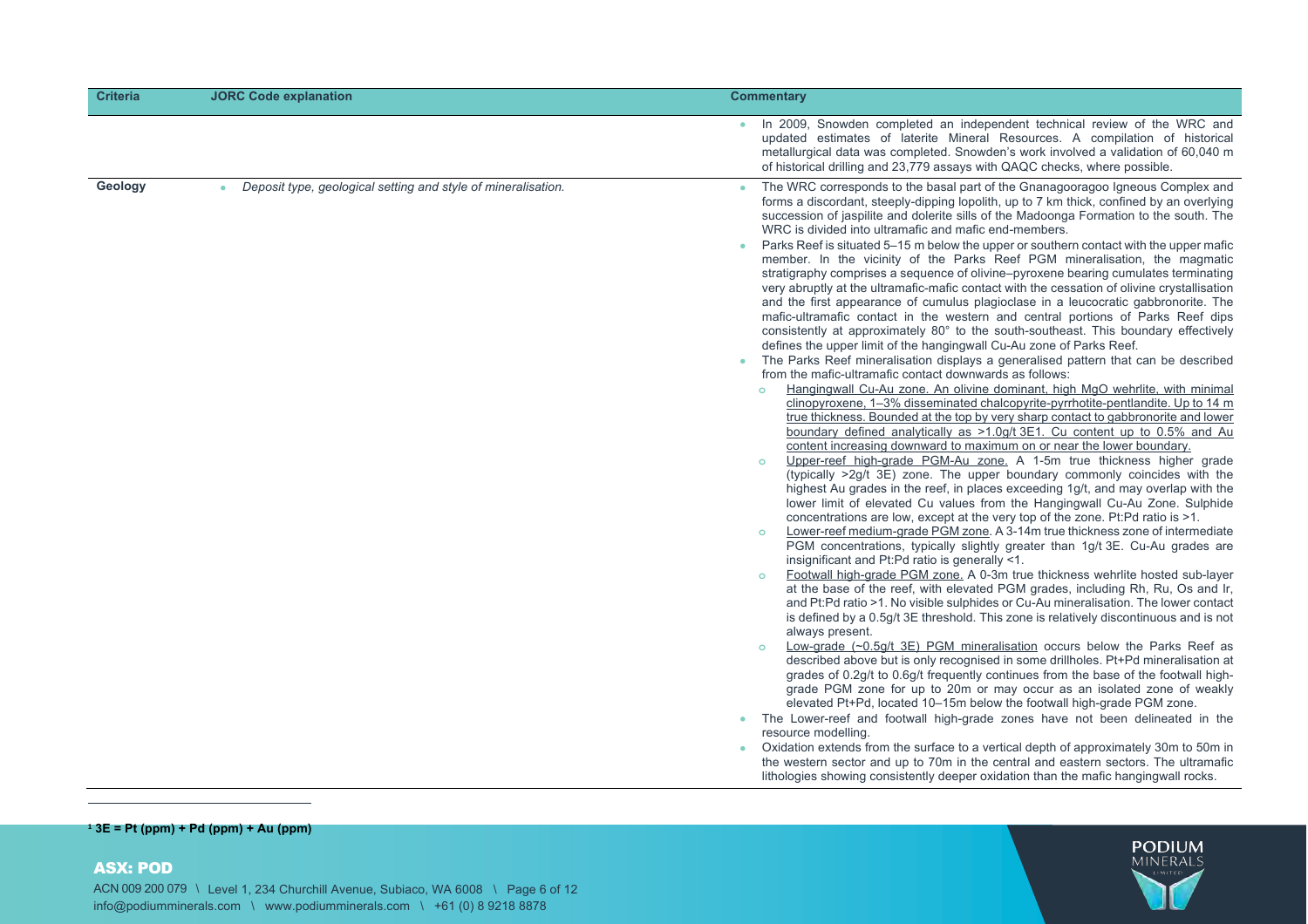| <b>Criteria</b>                                                                 | <b>JORC Code explanation</b>                                                                                                                                                                                                                                                                                                                                                                                                                                                                                                                                                                                                                                                                                                                                                   | <b>Commentary</b>                                                                                                                                                                                                                                                                                                                                                                                                                                                                                                                                                                                                                                                                                                                                                                                                                                                                                                                                          |
|---------------------------------------------------------------------------------|--------------------------------------------------------------------------------------------------------------------------------------------------------------------------------------------------------------------------------------------------------------------------------------------------------------------------------------------------------------------------------------------------------------------------------------------------------------------------------------------------------------------------------------------------------------------------------------------------------------------------------------------------------------------------------------------------------------------------------------------------------------------------------|------------------------------------------------------------------------------------------------------------------------------------------------------------------------------------------------------------------------------------------------------------------------------------------------------------------------------------------------------------------------------------------------------------------------------------------------------------------------------------------------------------------------------------------------------------------------------------------------------------------------------------------------------------------------------------------------------------------------------------------------------------------------------------------------------------------------------------------------------------------------------------------------------------------------------------------------------------|
| <b>Drill hole</b><br>Information                                                | A summary of all information material to the understanding of the exploration results<br>$\bullet$<br>including a tabulation of the following information for all Material drill holes:<br>easting and northing of the drill hole collar<br>$\bullet$<br>elevation or RL (Reduced Level - elevation above sea level in metres) of the drill hole<br>$\bullet$<br>collar<br>dip and azimuth of the hole<br>$\bullet$<br>down hole length and interception depth<br>$\bullet$<br>hole length.<br>$\bullet$<br>If the exclusion of this information is justified on the basis that the information is not<br>$\bullet$<br>Material and this exclusion does not detract from the understanding of the report, the<br>Competent Person should clearly explain why this is the case. | Drillhole locations and diagrams are presented above in this announcement and are<br>also detailed in the relevant previous ASX announcements related to the exploration<br>results.<br>Drill results and hole locations relating to the current mineral resource estimate have<br>$\bullet$<br>been released by Podium on 17 April 2018, 17 May 2018, 28 August 2018, 8 November<br>2018, 27 November 2018, 27 November 2019, 10 December 2019, 7 January 2020,<br>26 August 2020, 25 February 2021, 25 May 2021, 28 June 2021 and 18 August 2021.<br>Historical exploration results were first released in the Independent Geologist's Report<br>included in the Company's prospectus dated 30 November 2017 which highlighted<br>significant intercepts with average grade above 2g/t 3E PGM. A full set of historical<br>RC and DD exploration results with a cut-off grade of 1g/t 3E PGM .was released in an<br>ASX announcement dated 5 March 2019. |
| Data<br>aggregation<br>methods                                                  | In reporting Exploration Results, weighting averaging techniques, maximum and/or<br>$\bullet$<br>minimum grade truncations (e.g. cutting of high grades) and cut-off grades are usually<br>Material and should be stated.<br>Where aggregate intercepts incorporate short lengths of high grade results and longer<br>$\bullet$<br>lengths of low grade results, the procedure used for such aggregation should be stated<br>and some typical examples of such aggregations should be shown in detail.<br>The assumptions used for any reporting of metal equivalent values should be clearly<br>$\bullet$<br>stated.                                                                                                                                                          | Greater than 99% of the drill metres drilled by Podium has been by reverse circulation<br>$\bullet$<br>methods with 1m samples collected through the mineralised intervals. Hence a simple<br>arithmetic mean has been applied. In very rare cases where a 4m composite sample<br>may have been mineralised this is weighted appropriately to account for the different<br>sample length.<br>No metal equivalent values have been reported. The company typically reports 3E<br>$\bullet$<br>PGM concentrations. 3E PGM is calculated as the sum of Pt $(g/t)$ + Pd $(g/t)$ + Au $(g/t)$<br>and expressed in units of g/t.                                                                                                                                                                                                                                                                                                                                 |
| Relationship<br>between<br>mineralisation<br>widths and<br>intercept<br>lengths | These relationships are particularly important in the reporting of Exploration Results.<br>$\bullet$<br>If the geometry of the mineralisation with respect to the drill hole angle is known, its<br>nature should be reported.<br>If it is not known and only the down hole lengths are reported, there should be a clear<br>$\bullet$<br>statement to this effect (e.g. 'down hole length, true width not known').                                                                                                                                                                                                                                                                                                                                                            | No exploration results are being reported.<br>$\bullet$<br>The true width of mineralisation is estimated to be approximately 65% of the reported<br>$\bullet$<br>downhole intercept lengths, assuming the Reef dips 80° south-southeast and the<br>drilling is inclined 60° north-northwest.                                                                                                                                                                                                                                                                                                                                                                                                                                                                                                                                                                                                                                                               |
| <b>Diagrams</b>                                                                 | Appropriate maps and sections (with scales) and tabulations of intercepts should be<br>۰<br>included for any significant discovery being reported These should include, but not be<br>limited to a plan view of drill hole collar locations and appropriate sectional views.                                                                                                                                                                                                                                                                                                                                                                                                                                                                                                   | Drillhole locations and diagrams are presented above in this announcement and are<br>$\bullet$<br>also detailed in the relevant previous ASX announcements related to the exploration<br>results.                                                                                                                                                                                                                                                                                                                                                                                                                                                                                                                                                                                                                                                                                                                                                          |
| <b>Balanced</b><br>reporting                                                    | Where comprehensive reporting of all Exploration Results is not practicable,<br>representative reporting of both low and high grades and/or widths should be practiced<br>to avoid misleading reporting of Exploration Results.                                                                                                                                                                                                                                                                                                                                                                                                                                                                                                                                                | Podium exploration progress results for 2022 drilling have been reported on 4 January<br>$\bullet$<br>2022.<br>Podiums exploration results for 2021 drilling have been reported 25 May 2021 and 28<br>$\bullet$<br>August 2021.<br>Podium's exploration results for the Q3 2020 drilling in the western sector were first<br>$\bullet$<br>released in ASX announcements dated 26 August 2020 and 29 September 2020.<br>Podium's exploration results for the western sector drilling were first released in ASX<br>$\bullet$<br>announcements dated 27 April 2018, 17 May 2018 and 28 August 2018.<br>Podium's exploration results for the central sector drilling were first released in ASX<br>$\bullet$<br>announcements dated 8 November 2018 and 4 December 2018.<br>Podium's exploration results for the eastern sector drilling were first released in ASX<br>$\bullet$                                                                              |

ASX: POD ACN 009 200 079 \ Level 1, 234 Churchill Avenue, Subiaco, WA 6008 \ Page 7 of 12 info@podiumminerals.com \ www.podiumminerals.com \ +61 (0) 8 9218 8878

# **PODIUM**<br>MINERALS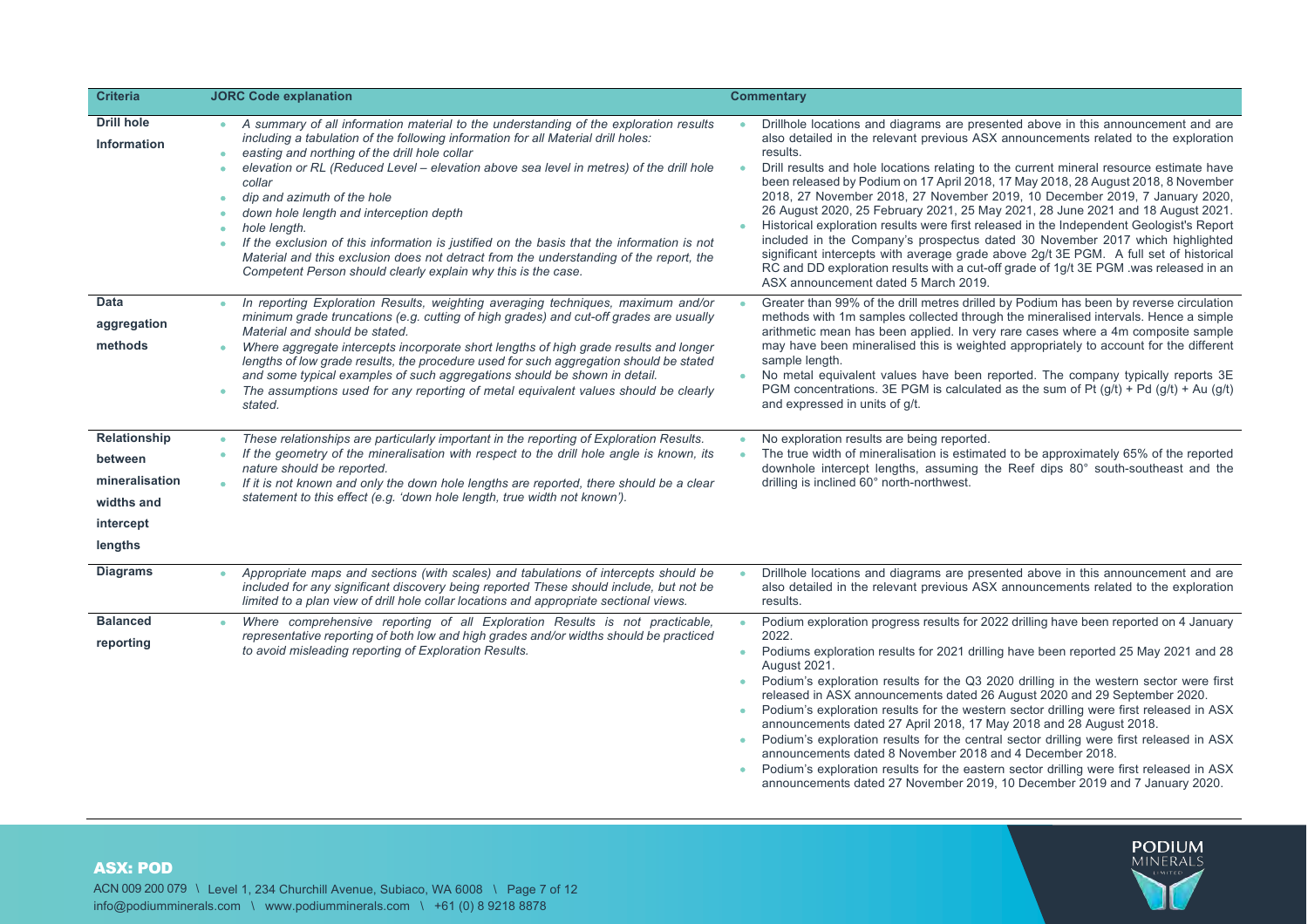| <b>Criteria</b>                                 | <b>JORC Code explanation</b>                                                                                                                                                                                                                                                                                                                                                                      | <b>Commentary</b>                                                                                                                                                                                                                                                                                                                                                                                                                                                                   |
|-------------------------------------------------|---------------------------------------------------------------------------------------------------------------------------------------------------------------------------------------------------------------------------------------------------------------------------------------------------------------------------------------------------------------------------------------------------|-------------------------------------------------------------------------------------------------------------------------------------------------------------------------------------------------------------------------------------------------------------------------------------------------------------------------------------------------------------------------------------------------------------------------------------------------------------------------------------|
|                                                 |                                                                                                                                                                                                                                                                                                                                                                                                   | Historical exploration results were first released in the Independent Geologist's Report<br>included in the Company's prospectus dated 30 November 2017 which highlighted<br>significant intercepts with average grade above 2g/t 3E PGM. A full set of historical<br>RC and DD exploration results with a cut-off grade of 1g/t 3E PGM was released in an<br>ASX announcement dated 5 March 2019.                                                                                  |
| <b>Other</b><br>substantive<br>exploration data | Other exploration data, if meaningful and material, should be reported including (but<br>not limited to): geological observations; geophysical survey results; geochemical<br>survey results; bulk samples – size and method of treatment; metallurgical test results;<br>bulk density, groundwater, geotechnical and rock characteristics; potential deleterious<br>or contaminating substances. | All exploration results received by the Company to date are included in this or previous<br>releases to the ASX. No exploration results are being reported in this specific<br>announcement.<br>Outcropping hangingwall gabbronorites, while limited, supports the geological<br>interpretation in these areas.<br>Aeromagnetic data strongly supports the interpreted location and geometry of Parks<br>Reef.                                                                      |
| <b>Further work</b>                             | The nature and scale of planned further work (e.g. tests for lateral extensions or depth<br>extensions or large-scale step-out drilling).<br>Diagrams clearly highlighting the areas of possible extensions, including the main<br>geological interpretations and future drilling areas, provided this information is not<br>commercially sensitive.                                              | Infill drilling, including both along strike and at depth, across the defined Mineral<br>Resource for Parks Reef will be required in future to improve confidence and for<br>additional metallurgical testwork.<br>The current Parks Reef Mineral Resource area comprises approximately 15km of strike<br>length, which is interpreted to cover the full length of the reef, except for approximately<br>1.4km in a faulted fragment of the western flank of the intrusive complex. |

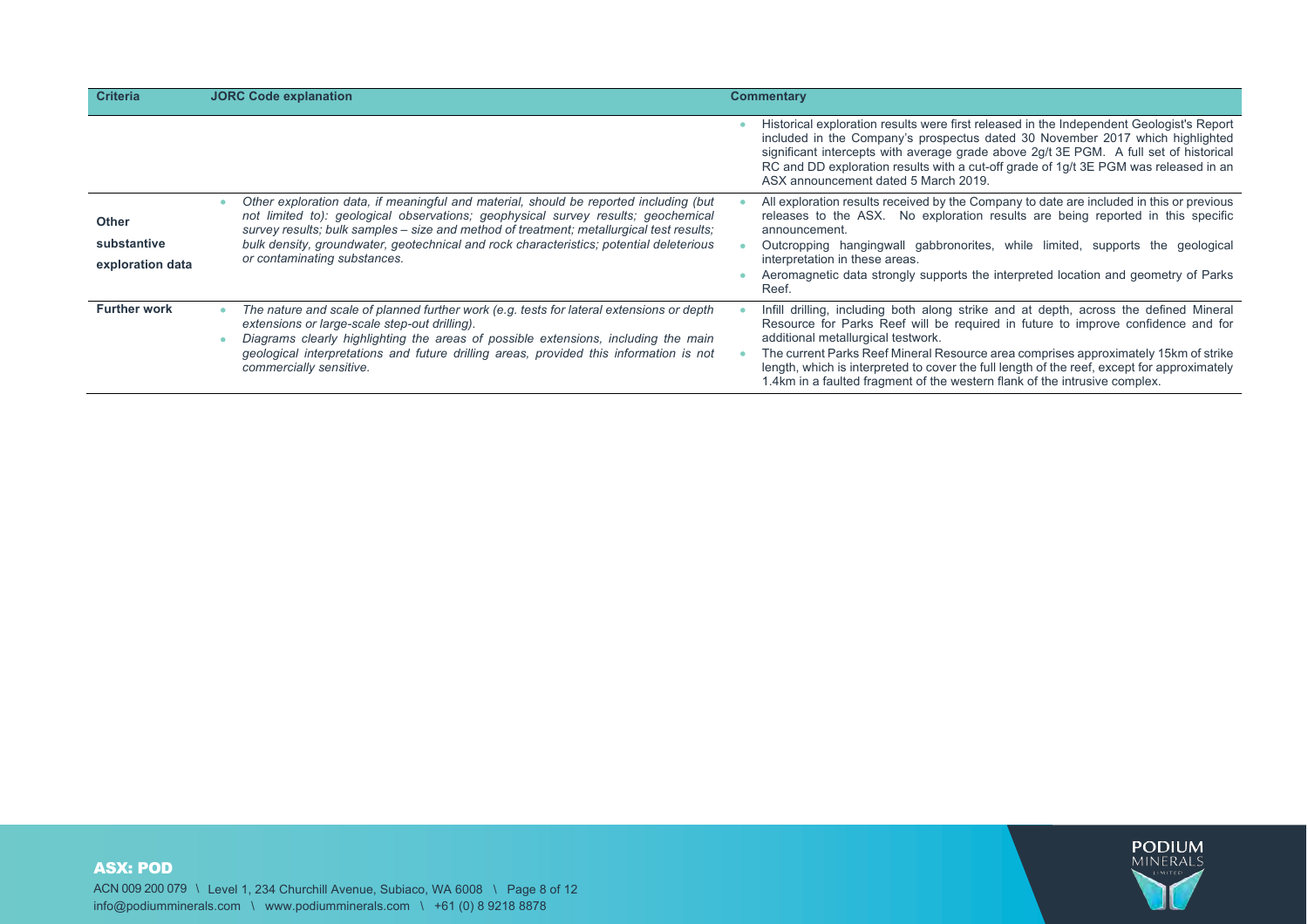# **JORC (2012) Table 1 – Section 3 Estimation and Reporting of Mineral Resources**

| <b>Criteria</b>              | <b>JORC Code explanation</b>                                                                                                                                                                                                                                                                                                                                                                                            | <b>Commentary</b>                                                                                                                                                                                                                                                                                                                                                                                                                                                                                                                                                                                                                                                                                                                                                                                                                                                                                                                                                                                                                                                                                                                                                                                                                                                                                                                                                                                                                                                                                                                                                                                                                                                                                                                               |
|------------------------------|-------------------------------------------------------------------------------------------------------------------------------------------------------------------------------------------------------------------------------------------------------------------------------------------------------------------------------------------------------------------------------------------------------------------------|-------------------------------------------------------------------------------------------------------------------------------------------------------------------------------------------------------------------------------------------------------------------------------------------------------------------------------------------------------------------------------------------------------------------------------------------------------------------------------------------------------------------------------------------------------------------------------------------------------------------------------------------------------------------------------------------------------------------------------------------------------------------------------------------------------------------------------------------------------------------------------------------------------------------------------------------------------------------------------------------------------------------------------------------------------------------------------------------------------------------------------------------------------------------------------------------------------------------------------------------------------------------------------------------------------------------------------------------------------------------------------------------------------------------------------------------------------------------------------------------------------------------------------------------------------------------------------------------------------------------------------------------------------------------------------------------------------------------------------------------------|
| <b>Database</b><br>integrity | Measures taken to ensure that data has not been corrupted by, for example,<br>transcription or keying errors, between its initial collection and its use for Mineral<br>Resource estimation purposes.<br>Data validation procedures used.                                                                                                                                                                               | A geological log of each hole was recoded at site onto paper and data entered each<br>evening, together with data from the sample register.<br>The drillhole data is currently stored in an SQL database and managed using<br>۰<br>Datashed™ exploration data management software.<br>The data was validated briefly during importation of the drillhole data for the resource<br>estimate. No errors were identified.                                                                                                                                                                                                                                                                                                                                                                                                                                                                                                                                                                                                                                                                                                                                                                                                                                                                                                                                                                                                                                                                                                                                                                                                                                                                                                                          |
| <b>Site visits</b>           | Comment on any site visits undertaken by the Competent Person and the outcome of<br>$\bullet$<br>those visits.<br>If no site visits have been undertaken indicate why this is the case.<br>$\bullet$                                                                                                                                                                                                                    | Competent Person, Mr Doug Cook has planned, managed and/or conducted all of the<br>$\bullet$<br>work programs, including the drilling, for the Parks Reef deposit. He has visited site on<br>numerous occasions.                                                                                                                                                                                                                                                                                                                                                                                                                                                                                                                                                                                                                                                                                                                                                                                                                                                                                                                                                                                                                                                                                                                                                                                                                                                                                                                                                                                                                                                                                                                                |
| Geological<br>interpretation | Confidence in (or conversely, the uncertainty of) the geological interpretation of the<br>$\bullet$<br>mineral deposit.<br>Nature of the data used and of any assumptions made.<br>۰<br>The effect, if any, of alternative interpretations on Mineral Resource estimation.<br>The use of geology in guiding and controlling Mineral Resource estimation.<br>The factors affecting continuity both of grade and geology. | Mineralisation, geological and oxidation domains were setup using Leapfrog™<br>software's geological modelling tools.<br>The gabbronorite-wehrlite contact was interpreted as a wireframe surface based on the<br>$\bullet$<br>geological logging and geochemical characteristics (e.g. marked increase in Cu<br>content).<br>For the PGM mineralisation, which is difficult to visually identify in the drilling, the<br>interpretation is primarily based on the assay data, using a combination of Pt, Pd, Cu<br>and Au, along with the Pt:Pd ratio. The mineralisation has been interpreted into zones<br>as follows:<br>Base metal + Au zone: Upper contact is the werhlite-gabbronorite contact.<br>$\circ$<br>Upper PGM zone: Upper contact based on nominal 0.5 g/t 3E threshold; lower<br>$\circ$<br>contact based on 0.1% Cu, 0.3 g/t Au and Pt:Pd ratio >1.<br>Lower PGM zone: Lower contact based on a nominal grade of 1.0g/t 3E<br>$\circ$<br>Footwall (lower-grade) PGM zone: Lower contact based on nominal 0.5 g/t 3E<br>$\circ$<br>threshold and Pt:Pd ratio >1.<br>The base of oxidation and a colluvium surface were interpreted based on the geological<br>۰<br>logging.<br>A number of unmineralised later intrusive felsic dykes have been interpreted and<br>٠<br>modelled along the full strike of mineralised reef, most frequently in the central sector<br>where they cut the mineralisation obliquely.<br>The mineralisation wireframe and gabbronorite-wehrlite contact were treated as hard<br>boundaries for estimation, also the oxidation and colluvium surfaces were treated as<br>hard boundaries.<br>Alternative interpretations are unlikely to have a material impact on the global resource<br>volumes. |
| <b>Dimensions</b>            | The extent and variability of the Mineral Resource expressed as length (along strike<br>$\bullet$<br>or otherwise), plan width, and depth below surface to the upper and lower limits of the<br>Mineral Resource.                                                                                                                                                                                                       | The Parks Reef mineralisation occurs over a total strike length of around 15 km, striking<br>$\bullet$<br>broadly east-northeast to west-southwest and dipping steeply (80°) towards the south-<br>southeast. The Mineral Resource new covers the full strike of the Parks Reef PGM<br>mineralisation for approximately 15km.<br>The true thickness of the Parks Reef PGM mineralisation averages approximately 12m<br>in the western sector and eastern sectors and 16 m in the central sector. Overlying this<br>PGM zone is a zone of Cu-Au mineralisation (typically 5m to 10m thick.<br>The mineralisation has been interpreted to a depth of around 300m below surface;<br>however, the reported Mineral Resource is limited to 100m below topographic surface.                                                                                                                                                                                                                                                                                                                                                                                                                                                                                                                                                                                                                                                                                                                                                                                                                                                                                                                                                                           |

# ASX: POD

ACN 009 200 079 \ Level 1, 234 Churchill Avenue, Subiaco, WA 6008 \ Page 9 of 12 info@podiumminerals.com \ www.podiumminerals.com \ +61 (0) 8 9218 8878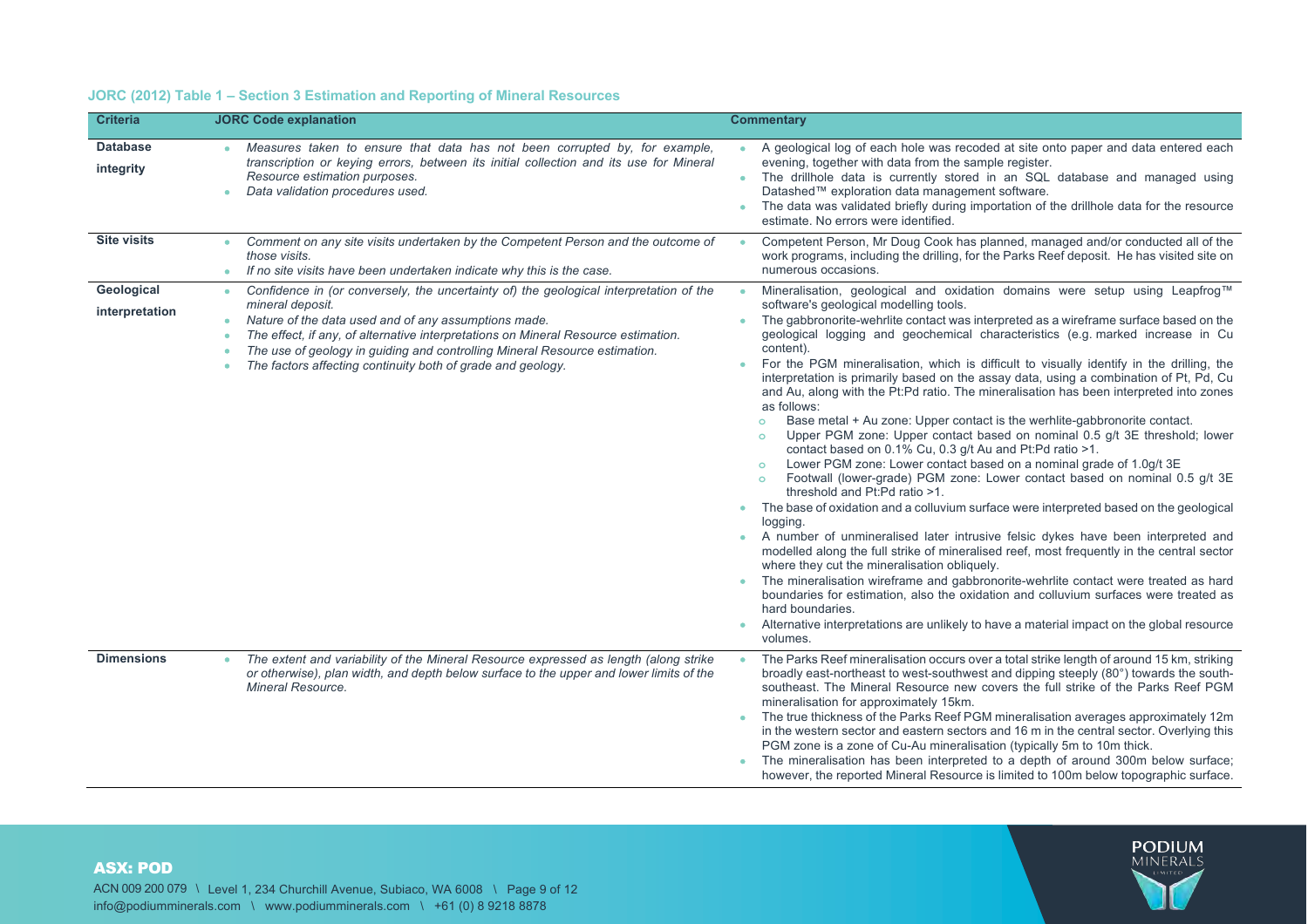| <b>Criteria</b>                                   | <b>JORC Code explanation</b>                                                                                                                                                                                                                                                                                                                                                                                                                                                                                                                                                                                                                                                                                                                                                                                                                                                                                                                                                                                                                                                                                                                                                                                                                                                                                                                                                                             | <b>Commentary</b>                                                                                                                                                                                                                                                                                                                                                                                                                                                                                                                                                                                                                                                                                                                                                                                                                                                                                                                                                                                                                                                                                                                                                                                                                                                                                                                                                                                                                                                                                                                                                                                                                                                                                                                                                                                                                                                                         |
|---------------------------------------------------|----------------------------------------------------------------------------------------------------------------------------------------------------------------------------------------------------------------------------------------------------------------------------------------------------------------------------------------------------------------------------------------------------------------------------------------------------------------------------------------------------------------------------------------------------------------------------------------------------------------------------------------------------------------------------------------------------------------------------------------------------------------------------------------------------------------------------------------------------------------------------------------------------------------------------------------------------------------------------------------------------------------------------------------------------------------------------------------------------------------------------------------------------------------------------------------------------------------------------------------------------------------------------------------------------------------------------------------------------------------------------------------------------------|-------------------------------------------------------------------------------------------------------------------------------------------------------------------------------------------------------------------------------------------------------------------------------------------------------------------------------------------------------------------------------------------------------------------------------------------------------------------------------------------------------------------------------------------------------------------------------------------------------------------------------------------------------------------------------------------------------------------------------------------------------------------------------------------------------------------------------------------------------------------------------------------------------------------------------------------------------------------------------------------------------------------------------------------------------------------------------------------------------------------------------------------------------------------------------------------------------------------------------------------------------------------------------------------------------------------------------------------------------------------------------------------------------------------------------------------------------------------------------------------------------------------------------------------------------------------------------------------------------------------------------------------------------------------------------------------------------------------------------------------------------------------------------------------------------------------------------------------------------------------------------------------|
| <b>Estimation and</b><br>modelling<br>techniques  | The nature and appropriateness of the estimation technique(s) applied and key<br>assumptions, including treatment of extreme grade values, domaining, interpolation<br>parameters and maximum distance of extrapolation from data points. If a computer<br>assisted estimation method was chosen include a description of computer software<br>and parameters used.<br>The availability of check estimates, previous estimates and/or mine production records<br>and whether the Mineral Resource estimate takes appropriate account of such data.<br>The assumptions made regarding recovery of by-products.<br>Estimation of deleterious elements or other non-grade variables of economic<br>٠<br>significance (e.g. sulphur for acid mine drainage characterisation).<br>In the case of block model interpolation, the block size in relation to the average<br>$\bullet$<br>sample spacing and the search employed.<br>Any assumptions behind modelling of selective mining units.<br>٠<br>Any assumptions about correlation between variables.<br>٠<br>Description of how the geological interpretation was used to control the resource<br>۰<br>estimates.<br>Discussion of basis for using or not using grade cutting or capping.<br>٠<br>The process of validation, the checking process used, the comparison of model data<br>to drill hole data, and use of reconciliation data if available. | Block model constructed using a parent block size of 50m E by 4m N by 6m RL, sub-<br>blocked to 12.5m E by 1m N by 1.25m RL. The block size is based on half the nominal<br>drillhole spacing along with an assessment of the grade continuity.<br>Grades were estimated using ordinary kriging parent cell estimation for Pt, Pd, Au, Cu,<br>$\bullet$<br>Ni and S. There is currently insufficient data to estimate Rh, Os, or Ir.<br>The potential for applying top-cuts was analysed by way of an outlier analysis using a<br>$\bullet$<br>combination of methods including grade histograms, log probability plots and other<br>statistical tools. Based on this statistical analysis of the domained data population, top-<br>cuts were applied to Pt for the base metal/gold horizon (1.0 ppm) and to Au for the<br>PGM Lower Horizon (0.8 ppm)<br>Grade estimation was by Ordinary Kriging using GEOVIA Surpac™ software.<br>$\bullet$<br>Search ellipse ranges were based on the results of the variography along with<br>consideration of the drillhole spacing, with the same search neighbourhood parameters<br>used for all elements to maintain the metal balance and correlations between elements.<br>A three-pass search strategy was used (i.e. if initial search criteria are not met, an<br>expanded search ellipse is used). A minimum of 6 and maximum of 12 composites was<br>used for the initial search pass, with no more than 4 composites per drillhole.<br>A combined 3E grade was calculated using the estimated Pt, Pd and Au block grades,<br>$\bullet$<br>where $3E(g/t) = Pt(g/t) + Pd(g/t) + Au(g/t)$ .<br>Grade estimates were validated against the input drillhole composites (globally and<br>$\bullet$<br>using grade trend plots) and show a reasonable comparison.<br>There is no operating mine and no production data is currently available. |
| <b>Moisture</b>                                   | Whether the tonnages are estimated on a dry basis or with natural moisture, and the<br>method of determination of the moisture content.                                                                                                                                                                                                                                                                                                                                                                                                                                                                                                                                                                                                                                                                                                                                                                                                                                                                                                                                                                                                                                                                                                                                                                                                                                                                  | All tonnages have been estimated as dry tonnages.<br>$\bullet$                                                                                                                                                                                                                                                                                                                                                                                                                                                                                                                                                                                                                                                                                                                                                                                                                                                                                                                                                                                                                                                                                                                                                                                                                                                                                                                                                                                                                                                                                                                                                                                                                                                                                                                                                                                                                            |
| Cut-off<br>parameters                             | The basis of the adopted cut-off grade(s) or quality parameters applied.<br>$\bullet$                                                                                                                                                                                                                                                                                                                                                                                                                                                                                                                                                                                                                                                                                                                                                                                                                                                                                                                                                                                                                                                                                                                                                                                                                                                                                                                    | The Mineral Resource for Parks Reef has been reported above a 1 g/t 3E cut-off grade,<br>based on the assumption that it will likely be mined using open-pit methods. The base<br>metal/gold horizon has ben reported at a cut-off of 0.1% Cu.                                                                                                                                                                                                                                                                                                                                                                                                                                                                                                                                                                                                                                                                                                                                                                                                                                                                                                                                                                                                                                                                                                                                                                                                                                                                                                                                                                                                                                                                                                                                                                                                                                            |
| <b>Mining factors or</b><br>assumptions           | Assumptions made regarding possible mining methods, minimum mining dimensions<br>and internal (or, if applicable, external) mining dilution. It is always necessary as part<br>of the process of determining reasonable prospects for eventual economic extraction<br>to consider potential mining methods, but the assumptions made regarding mining<br>methods and parameters when estimating Mineral Resources may not always be<br>rigorous. Where this is the case, this should be reported with an explanation of the<br>basis of the mining assumptions made.                                                                                                                                                                                                                                                                                                                                                                                                                                                                                                                                                                                                                                                                                                                                                                                                                                     | Mining of the deposit is assumed to use conventional drill and blast open cut mining<br>methods, with limited selectivity.                                                                                                                                                                                                                                                                                                                                                                                                                                                                                                                                                                                                                                                                                                                                                                                                                                                                                                                                                                                                                                                                                                                                                                                                                                                                                                                                                                                                                                                                                                                                                                                                                                                                                                                                                                |
| <b>Metallurgical</b><br>factors or<br>assumptions | The basis for assumptions or predictions regarding metallurgical amenability. It is<br>always necessary as part of the process of determining reasonable prospects for<br>eventual economic extraction to consider potential metallurgical methods, but the<br>assumptions regarding metallurgical treatment processes and parameters made when<br>reporting Mineral Resources may not always be rigorous. Where this is the case, this<br>should be reported with an explanation of the basis of the metallurgical assumptions<br>made.                                                                                                                                                                                                                                                                                                                                                                                                                                                                                                                                                                                                                                                                                                                                                                                                                                                                 | Metallurgical testwork is considered to be at an early stage. Initial results from bench<br>scale flotation testwork showed:<br>Sighter flotation testwork on targeted primary sulphide mineralisation in Parks Reef<br>$\circ$<br>shows similarities to Southern African sulphide PGM ores. PGM recovery of 71%<br>and Cu recovery of 69% was reported from rougher flotation tests, with cleaner<br>tests achieving grades of 58 g/t 3E and 5% Cu. The rougher test is considered<br>indicative of overall recovery potential while the open circuit cleaner tests indicative<br>of potential concentrate grades. The PGM recovery was increased to 81% with the<br>addition of a secondary rougher stage and finer grind;<br>Leaching testwork has shown the potential for dissolution of the target metals from<br>$\circ$<br>the oxide mineralisation with a sulphuric acid - chloride leach system rapidly<br>leaching the tested samples under atmospheric conditions with 70% 3E PGM<br>extraction achieved in three hours with moderate reagent consumptions at 90<br>degrees C; and                                                                                                                                                                                                                                                                                                                                                                                                                                                                                                                                                                                                                                                                                                                                                                                             |

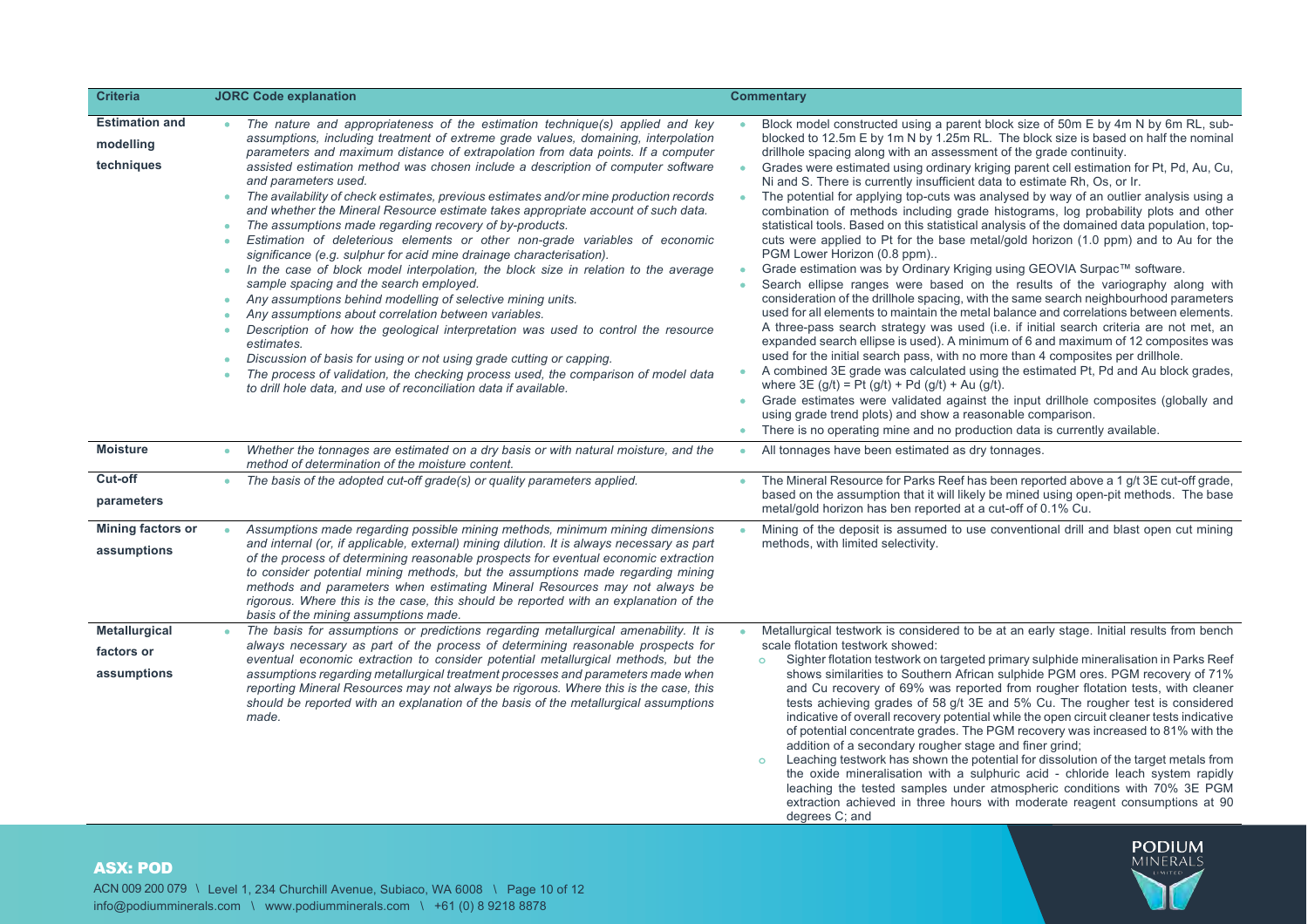| <b>Criteria</b>                                             | <b>JORC Code explanation</b>                                                                                                                                                                                                                                                                                                                                                                                                                                                                                                                                                                                                                                                                                             | <b>Commentary</b>                                                                                                                                                                                                                                                                                                                                                                                                                                                                                                                                                                                                                                                                                                                                                                                                                                                                                                                                                                                                                                                                                                                                                                                                                                                                                                                                                                                                                                             |
|-------------------------------------------------------------|--------------------------------------------------------------------------------------------------------------------------------------------------------------------------------------------------------------------------------------------------------------------------------------------------------------------------------------------------------------------------------------------------------------------------------------------------------------------------------------------------------------------------------------------------------------------------------------------------------------------------------------------------------------------------------------------------------------------------|---------------------------------------------------------------------------------------------------------------------------------------------------------------------------------------------------------------------------------------------------------------------------------------------------------------------------------------------------------------------------------------------------------------------------------------------------------------------------------------------------------------------------------------------------------------------------------------------------------------------------------------------------------------------------------------------------------------------------------------------------------------------------------------------------------------------------------------------------------------------------------------------------------------------------------------------------------------------------------------------------------------------------------------------------------------------------------------------------------------------------------------------------------------------------------------------------------------------------------------------------------------------------------------------------------------------------------------------------------------------------------------------------------------------------------------------------------------|
|                                                             |                                                                                                                                                                                                                                                                                                                                                                                                                                                                                                                                                                                                                                                                                                                          | Further metallurgical testwork is currently in progress.                                                                                                                                                                                                                                                                                                                                                                                                                                                                                                                                                                                                                                                                                                                                                                                                                                                                                                                                                                                                                                                                                                                                                                                                                                                                                                                                                                                                      |
| <b>Environmental</b><br>factors or<br>assumptions           | Assumptions made regarding possible waste and process residue disposal options. It<br>is always necessary as part of the process of determining reasonable prospects for<br>eventual economic extraction to consider the potential environmental impacts of the<br>mining and processing operation. While at this stage the determination of potential<br>environmental impacts, particularly for a greenfields project, may not always be well<br>advanced, the status of early consideration of these potential environmental impacts<br>should be reported. Where these aspects have not been considered this should be<br>reported with an explanation of the environmental assumptions made.                        | It is assumed that mine waste and tailings can be stored on site, however no<br>environmental or mining studies have been conducted at this stage.                                                                                                                                                                                                                                                                                                                                                                                                                                                                                                                                                                                                                                                                                                                                                                                                                                                                                                                                                                                                                                                                                                                                                                                                                                                                                                            |
| <b>Bulk density</b>                                         | Whether assumed or determined. If assumed, the basis for the assumptions. If<br>determined, the method used, whether wet or dry, the frequency of the measurements,<br>the nature, size and representativeness of the samples.<br>The bulk density for bulk material must have been measured by methods that<br>adequately account for void spaces (vughs, porosity, etc), moisture and differences<br>between rock and alteration zones within the deposit.<br>Discuss assumptions for bulk density estimates used in the evaluation process of the<br>۰<br>different materials.                                                                                                                                        | Bulk density (dry) measurements at Parks Reef are limited to the two diamond drillholes<br>from the western sector completed in 2018. Measurements were conducted by Bureau<br>Veritas using water immersion techniques with plastic wrap. A total of 29 bulk density<br>measurements have been taken.<br>Global average bulk density values were assigned to the model blocks based on the<br>٠<br>geological domain as per below:<br>Oxidised Wehrlite/Monzogranite: 2.4<br>$\circ$<br>Fresh Wehrlite/Monzogranite: 2.9<br>$\circ$<br>Oxidised Colluvium: 2.0<br>$\circ$                                                                                                                                                                                                                                                                                                                                                                                                                                                                                                                                                                                                                                                                                                                                                                                                                                                                                    |
| <b>Classification</b>                                       | The basis for the classification of the Mineral Resources into varying confidence<br>categories.<br>Whether appropriate account has been taken of all relevant factors (i.e. relative<br>٠<br>confidence in tonnage/grade estimations, reliability of input data, confidence in<br>continuity of geology and metal values, quality, quantity and distribution of the data).<br>Whether the result appropriately reflects the Competent Person's view of the deposit.                                                                                                                                                                                                                                                     | The Mineral Resource has been classified as an Inferred Resource due to the relatively<br>$\bullet$<br>wide drill spacing along strike. The Mineral Resource has previously been limited to a<br>vertical depth of 100 m below surface with prior pit optimisations showing potential<br>open-pit mining to a depth of 100m below surface. Mineralisation below this level,<br>required further study to demonstrate reasonable prospects for eventual economic<br>extraction.<br>Following the results from recent preliminary mining studies, the western portion of the<br>$\bullet$<br>Mineral Resource to a depth of up to 325m below surface have been now classified as<br>Inferred based on the assumption of feasible bulk open-pit mining and subsequent<br>underground mining with PGM mineralisation open at depth. This is further supported<br>by this portion of the Mineral Resource being intersected by the deepest drilling<br>between eastings 568840mE and 570840mE and pierce points down to 225m below<br>surface. Between these eastings the Mineral Resource is classified as Inferred for<br>material extrapolated down-dip 100m from the deepest pierce point on each drill<br>section.<br>Extrapolation beyond the drilling along strike is limited to approximately 100 m (i.e. half<br>۰<br>the drill section spacing).<br>The Mineral Resource classification appropriately reflects the view of the Competent<br>٠<br>Person. |
| <b>Audits or</b><br>reviews                                 | The results of any audits or reviews of Mineral Resource estimates.<br>٠                                                                                                                                                                                                                                                                                                                                                                                                                                                                                                                                                                                                                                                 | The current model has not been audited by an independent third party but has been<br>۰<br>subject to Trepanier and Podium's internal peer review processes.                                                                                                                                                                                                                                                                                                                                                                                                                                                                                                                                                                                                                                                                                                                                                                                                                                                                                                                                                                                                                                                                                                                                                                                                                                                                                                   |
| <b>Discussion of</b><br>relative<br>accuracy/<br>confidence | Where appropriate a statement of the relative accuracy and confidence level in the<br>Mineral Resource estimate using an approach or procedure deemed appropriate by<br>the Competent Person. For example, the application of statistical or geostatistical<br>procedures to quantify the relative accuracy of the resource within stated confidence<br>limits, or, if such an approach is not deemed appropriate, a qualitative discussion of<br>the factors that could affect the relative accuracy and confidence of the estimate.<br>The statement should specify whether it relates to global or local estimates, and, if<br>local, state the relevant tonnages, which should be relevant to technical and economic | The relative accuracy of the Mineral Resource estimate is reflected in the reporting of<br>٠<br>the Mineral Resource as per the guidelines of the 2012 JORC Code.<br>The statement relates to global estimates of tonnes and grade.<br>$\bullet$<br>The Mineral Resource has been validated both globally and locally against the input<br>$\bullet$<br>composite data. Given the relatively sparse data at this stage of the project, the Inferred<br>Resource estimate is considered to be globally accurate. Closer spaced drilling is<br>required to improve the confidence of the short-range grade continuity.                                                                                                                                                                                                                                                                                                                                                                                                                                                                                                                                                                                                                                                                                                                                                                                                                                          |